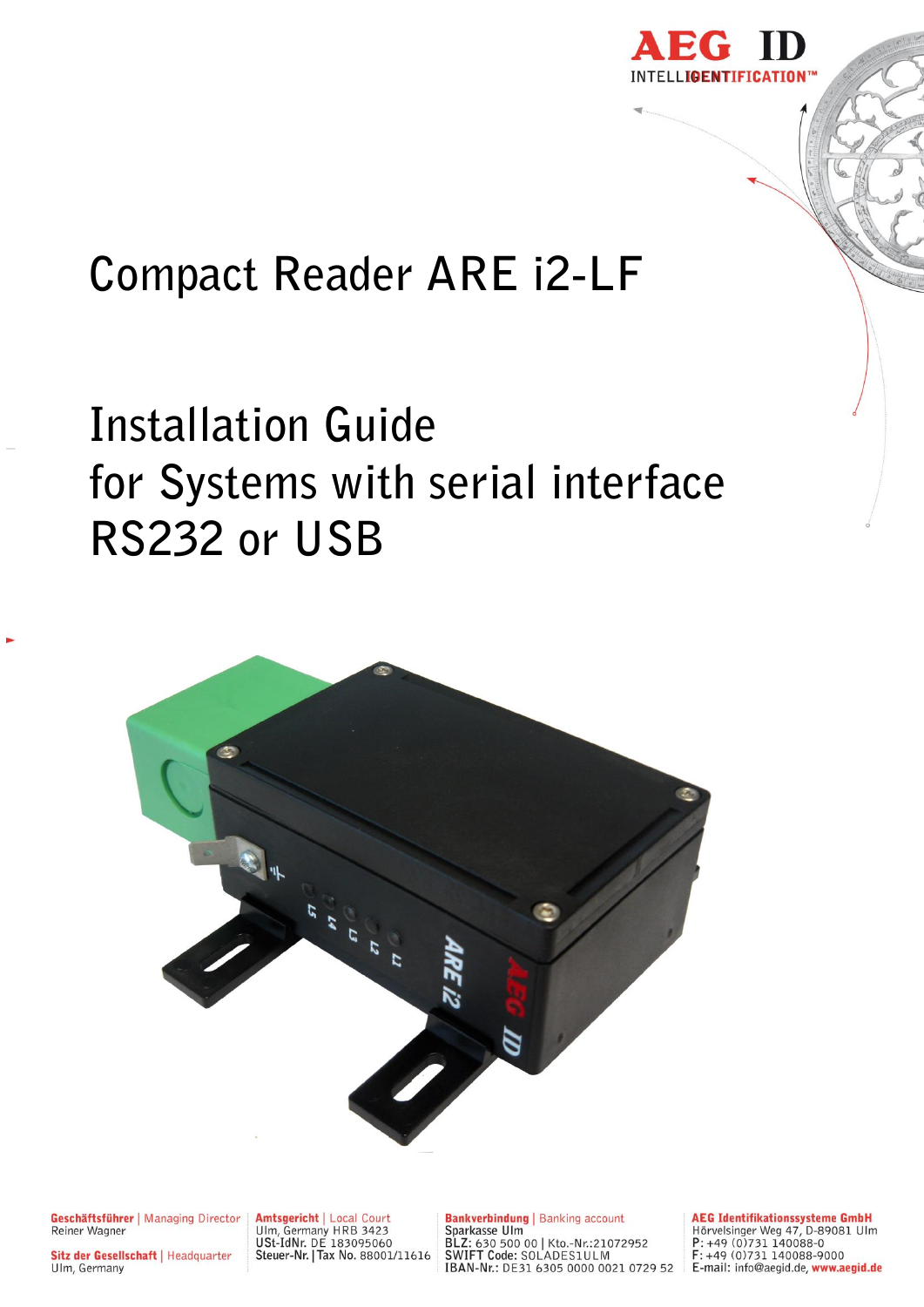

| 1              |                                                                            |  |
|----------------|----------------------------------------------------------------------------|--|
| $\overline{2}$ |                                                                            |  |
| $\overline{3}$ |                                                                            |  |
| 3.1            |                                                                            |  |
| 3.2            | 3.2.1                                                                      |  |
| 3.3            | 3.3.1<br>3.3.2<br>3.3.3<br>3.3.3.1<br>3.3.3.2<br>3.3.3.3                   |  |
| 3.4            |                                                                            |  |
|                |                                                                            |  |
| 4              |                                                                            |  |
| 5              | INSTRUCTION SET / STRUCTURE OF THE INSTRUCTION SET15                       |  |
| 5.1            | 5.1.1<br>5.1.2<br>5.1.2.1<br>5.1.2.2<br>5.1.2.3<br>5.1.3<br>5.1.5<br>5.1.6 |  |
| 5.2            | 5.2.1<br>5.2.2                                                             |  |

k,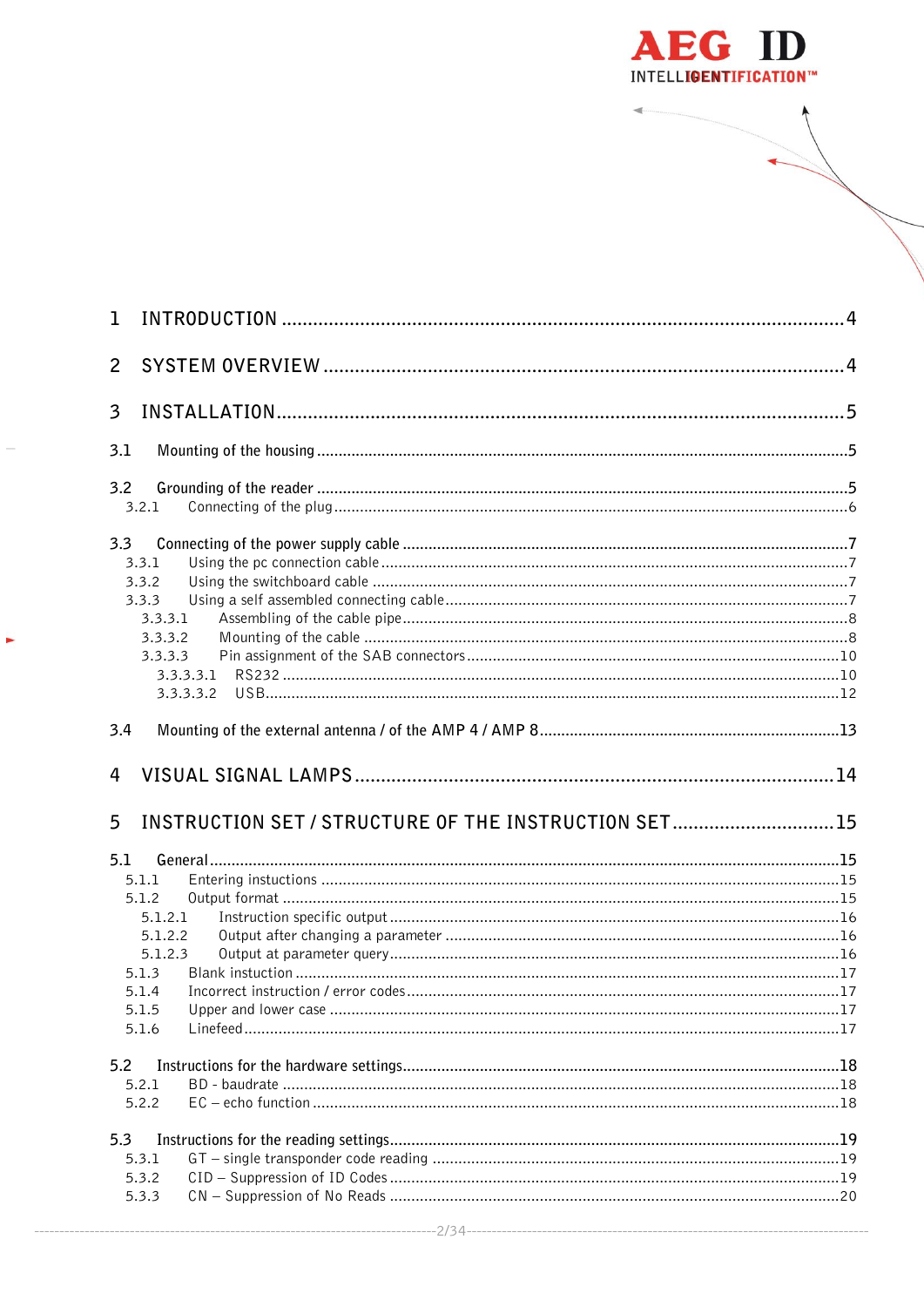

|                   | 5.3.4<br>5.3.5                            |
|-------------------|-------------------------------------------|
| 5.4               | 5.4.1<br>5.4.2<br>5.4.3<br>5.4.4<br>5.4.5 |
| 6                 |                                           |
| 6.1               |                                           |
| 6.2               |                                           |
| 7                 |                                           |
| 8                 |                                           |
| 8.1               |                                           |
| 8.2               |                                           |
| 9                 |                                           |
| 9.1               |                                           |
| 9.2               |                                           |
| 10                |                                           |
| 10.1              |                                           |
| 10.2              |                                           |
| 11                |                                           |
| $12 \overline{ }$ |                                           |

k,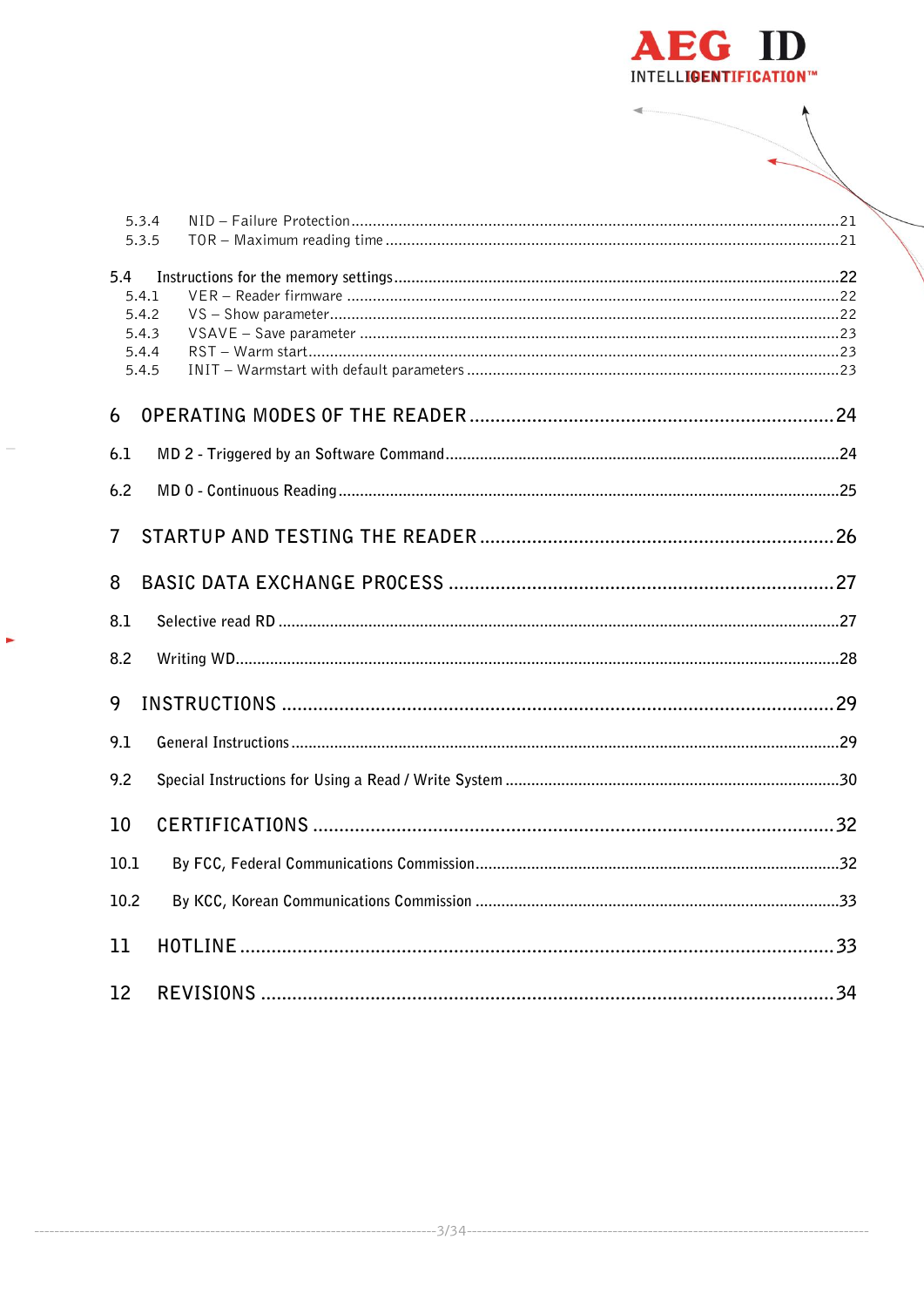

# <span id="page-3-0"></span>**1 Introduction**

This document will describe the components of the Compact Reader System ARE i2 / RS 232 and the procedure how to do the first set up of the reader.

The main features of the reader are listed below:

- $\bullet$  the antenna is placed inside of the housing
- there are algorithm available to read nearly all LF low frequency (125, 234 kHz)-transponders on market
- integrated serial interface with tunable baud rate are up to 19200 Bit/s
- the allowed supply voltage is 9 to 30V/DC
- $\bullet$  low power consumption of reader  $< 1.2$  Watt
- high reliability for reading and writing within an industrial environment
- compact housing of the reader with multiple ways for mounting
- the cabling concept of the reader is optimised to service demands
- the protection class of the housing is IP65
- there is a set of external antennas available to meet special application demands (X-tended version, follow the mounting instruction in the antenna documentation)

#### <span id="page-3-1"></span>**2 System overview**

In the base version all electronic components of the reader are placed inside of a small plastic housing.

By means of the integrated antenna the reader generates an alternating magnetic field, which powers the transponder. Coded signals sent back from the transponder are received and decoded by the reader. The reader is fully controlled by a master with serial data port, while using the matching integrated serial interface of the reader.

There is a version available without the integrated antenna. On this version it is possible to connect an external antenna.

--------------------------------------------------------------------------------4/34--------------------------------------------------------------------------------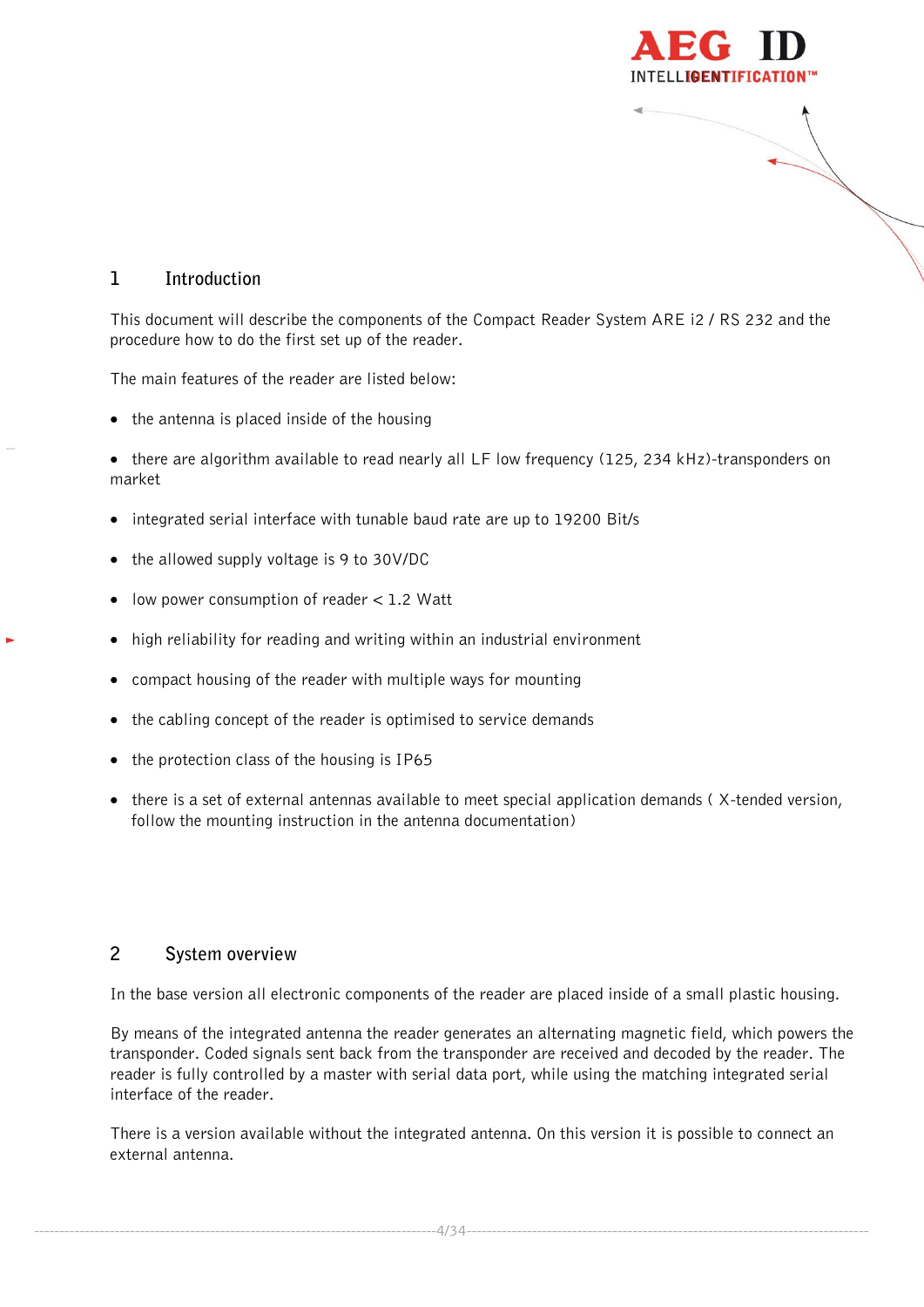



<span id="page-4-0"></span>Figure 1: Concept of the reading system

### **3 Installation**

To get the specified reading performance it is necessary to do the installation carefully step by step as it is described in the following Chapters. All the work must be done by well educated people.

# <span id="page-4-1"></span>**3.1 Mounting of the housing**

The reader can be mounted to any other mechanic construction. The distance between reader and transponder has to tuned

It is recommended to protect the housing against heavy mechanical interactions and drippy fluids.

#### **Attention!**

**The side of the housing showing the antenna symbol must not be brought next to a metal surface. This could lead to a significant change of the properties of the antenna circuit, which in turn reduces the reading range considerably**.

With the help of the plastic bars, the reader can mounted or screwed on to the most fastening elements without open the housing of the device.

# <span id="page-4-2"></span>**3.2 Grounding of the reader**

To get reliable reading results, the reader must be grounded. The connector is placed at the side of the housing (6.35 mm flat contact).

To avoid EMV-problems, the cable to ground ought to be very short with low impedance.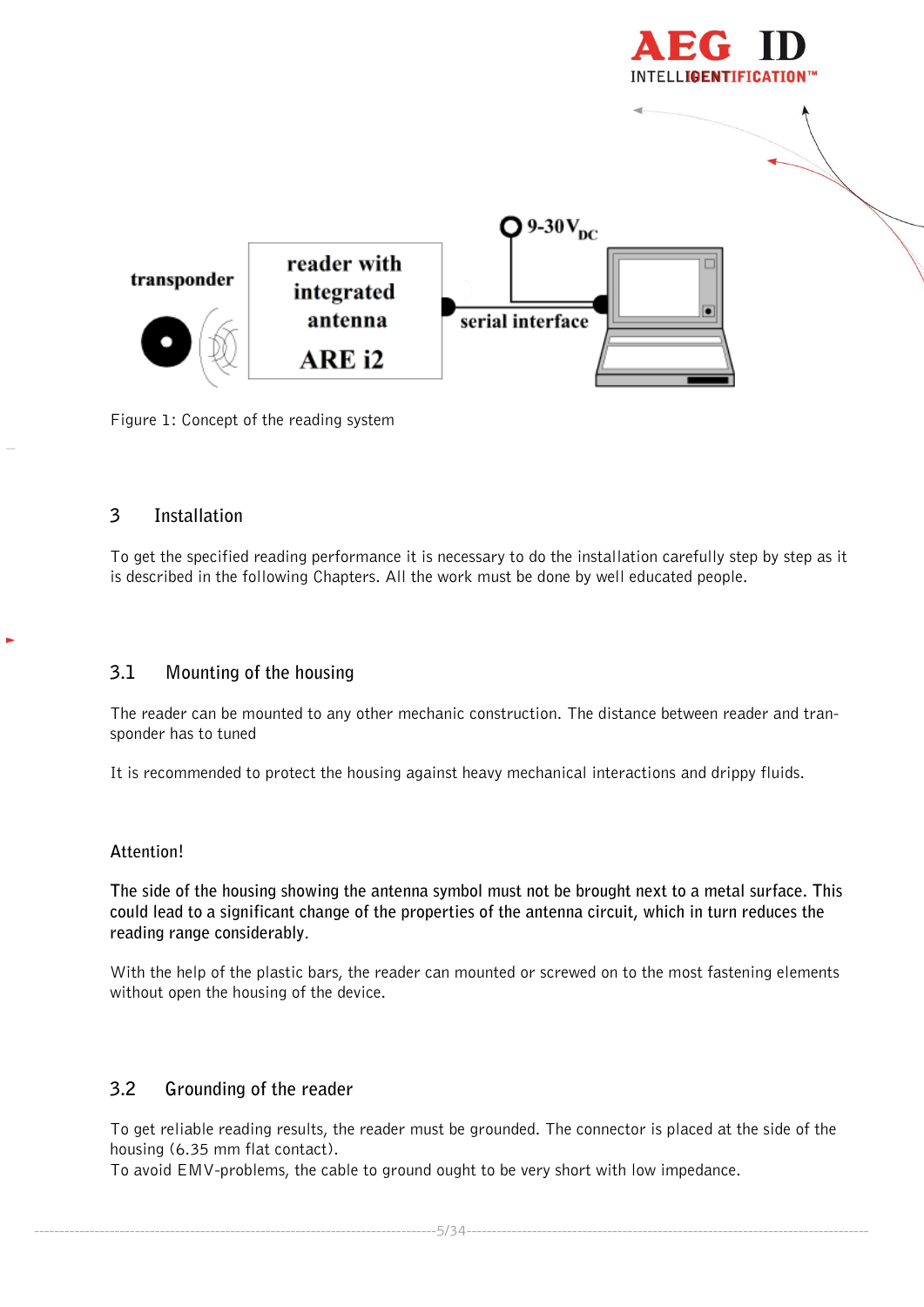

#### **Attention!**

The topology of the ground wires must be done in the right way (according state of art).

### <span id="page-5-0"></span>**3.2.1 Connecting of the plug**

#### Attention!

Be sure that the grounding of the reader is well done and the power supply is not connected(chapter 3.2). Otherwise the electronic **may be** destroyed by electrostatic discharge (ESD).



Figure 2: Connecting of the plug

Put on the sealing 2 to the SAB Cab (A).

Plug in the SAB Cab to the connector at the bottom of the reader device (B).

There is only one way to plug in the SAB Cab to the connector rim of the reader.

Fasten the SAB Cab with the help of the screws.

To meet the protection class of IP 65, it's necessary to apply a turning moment of 0.5 Nm to the screws.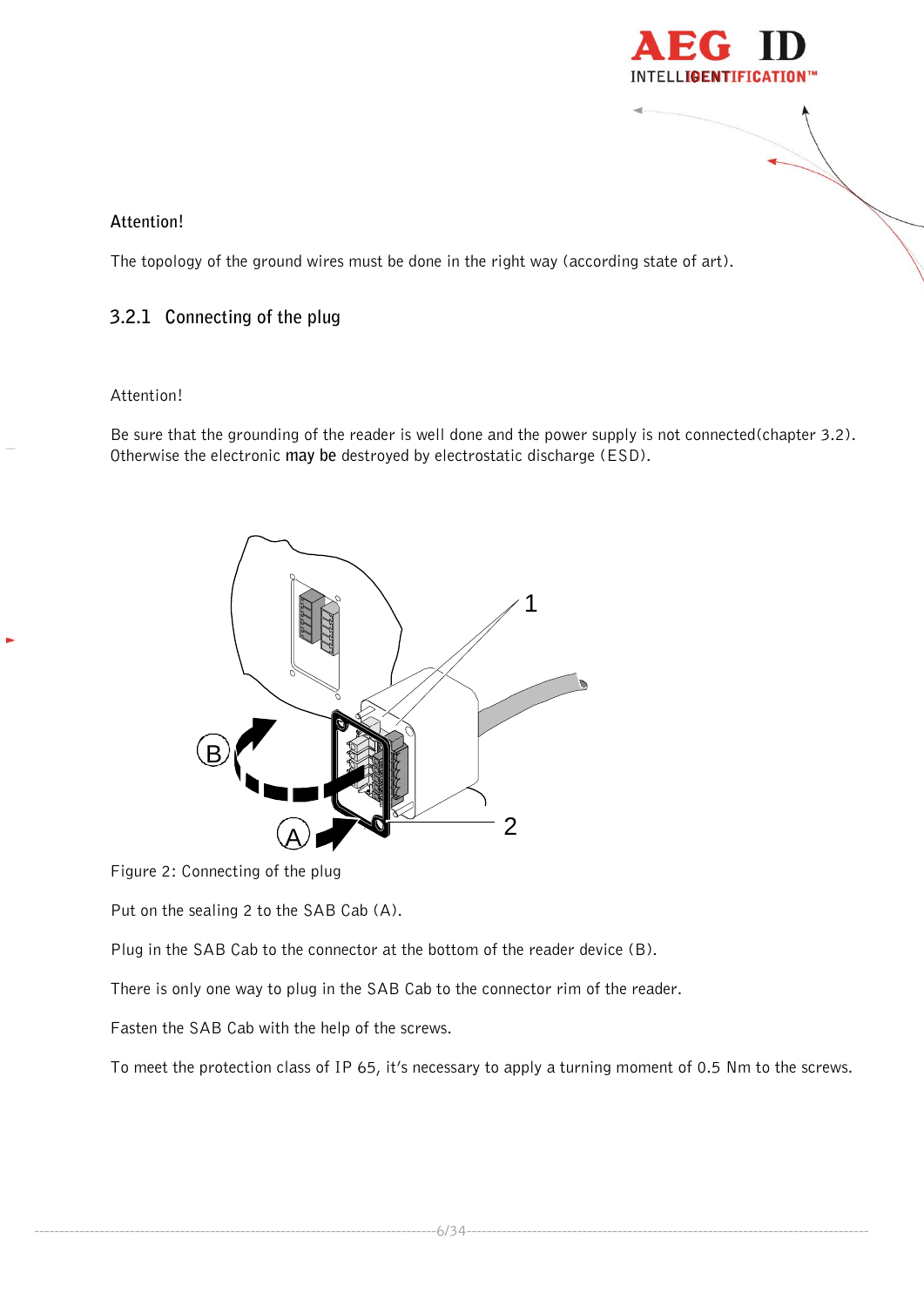

# <span id="page-6-0"></span>**3.3 Connecting of the power supply cable**

The reader has to be supplied with 9..30V/DC. The minimum output power of the power supply has to be 1.2 Watt. Be sure that you use the right polarity.

#### <span id="page-6-1"></span>**3.3.1 Using the pc connection cable**

|            | Power supply                             | Data interface            |
|------------|------------------------------------------|---------------------------|
| ID 70213   | $brown = + 930$ Volt<br>white $=$ ground | RS232, 9 pin D-Sub socket |
| ID 1002237 | $brown = + 930$ Volt<br>white $=$ ground | USB, A plug               |
| ID 1002373 | International power supply               | USB, A plug               |
| ID 1001925 | International power supply               | RS232, 9 pin D-Sub socket |

<span id="page-6-2"></span>This pc connection cables have 1.5m length. Other length are available on request.

# **3.3.2 Using the switchboard cable**

|          | Power supply                             | Data interface                                                                                     |
|----------|------------------------------------------|----------------------------------------------------------------------------------------------------|
| ID 70212 | $brown = + 930$ Volt<br>white $=$ ground | RS232<br>green = RXD (readers data input)<br>yellow = TXD (readers data output)<br>$grey = ground$ |

<span id="page-6-3"></span>This switch board cable has 1.5m length. Other length are available on request.

# **3.3.3 Using a self assembled connecting cable**

Using the following SAB cabs you can assemble your own connecting cable.

| ID 70211 | SAB cab with 1 PG9 cable pipe            |
|----------|------------------------------------------|
| ID 70215 | SAB cab with 2 pre-assembled cable pipes |
| ID 70219 | SAB cab without any cable pipe           |

You can use any shielded five-pole cable. The allowed diameter of the cable must be in the range from  $\varnothing$ 3,5 to  $\varnothing$ 8mm. For this case, IP 65 is reached.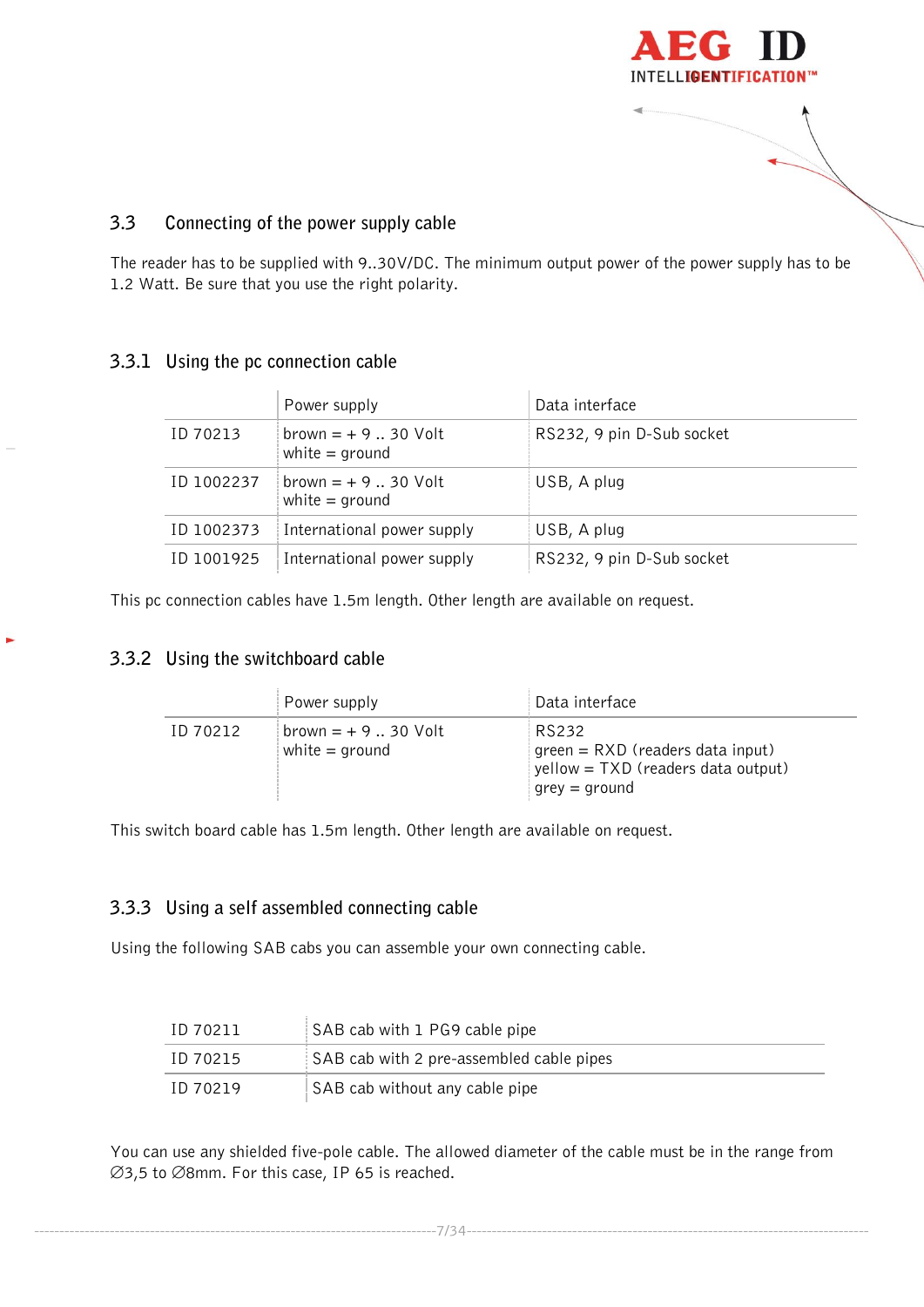

# **Attention!**

**The minimum voltage at the readers input mustn't be lower then 9V.**

**The maximum length of the serial RS232 cable is 15m.**

**The maximum length of the serial USB cable is 5m.**

# <span id="page-7-0"></span>**3.3.3.1 Assembling of the cable pipe**

- Breakthrough the prepared areas at the surface of the SAB Cabs. There are two prepared areas seen at the SAB Cab: central and at one side of the cab.
- The o-ring (3) has to be assembled proberly to the cable pipe (4) to ensure the protection class IP 65.



Figure 3: Assembling of the cable pipe

- Bring the nut (2) of the cable pipe inside of the SAB Cab (1).
- To fasten the nut please use the right tool (17mm).

# <span id="page-7-1"></span>**3.3.3.2 Mounting of the cable**

The cable must be mounted in following steps:

 Remove all inner parts from the cable pipe at the SAB Cab (1) ( nut (5), cable fastener (3), pipe(4)) (see Figure 4)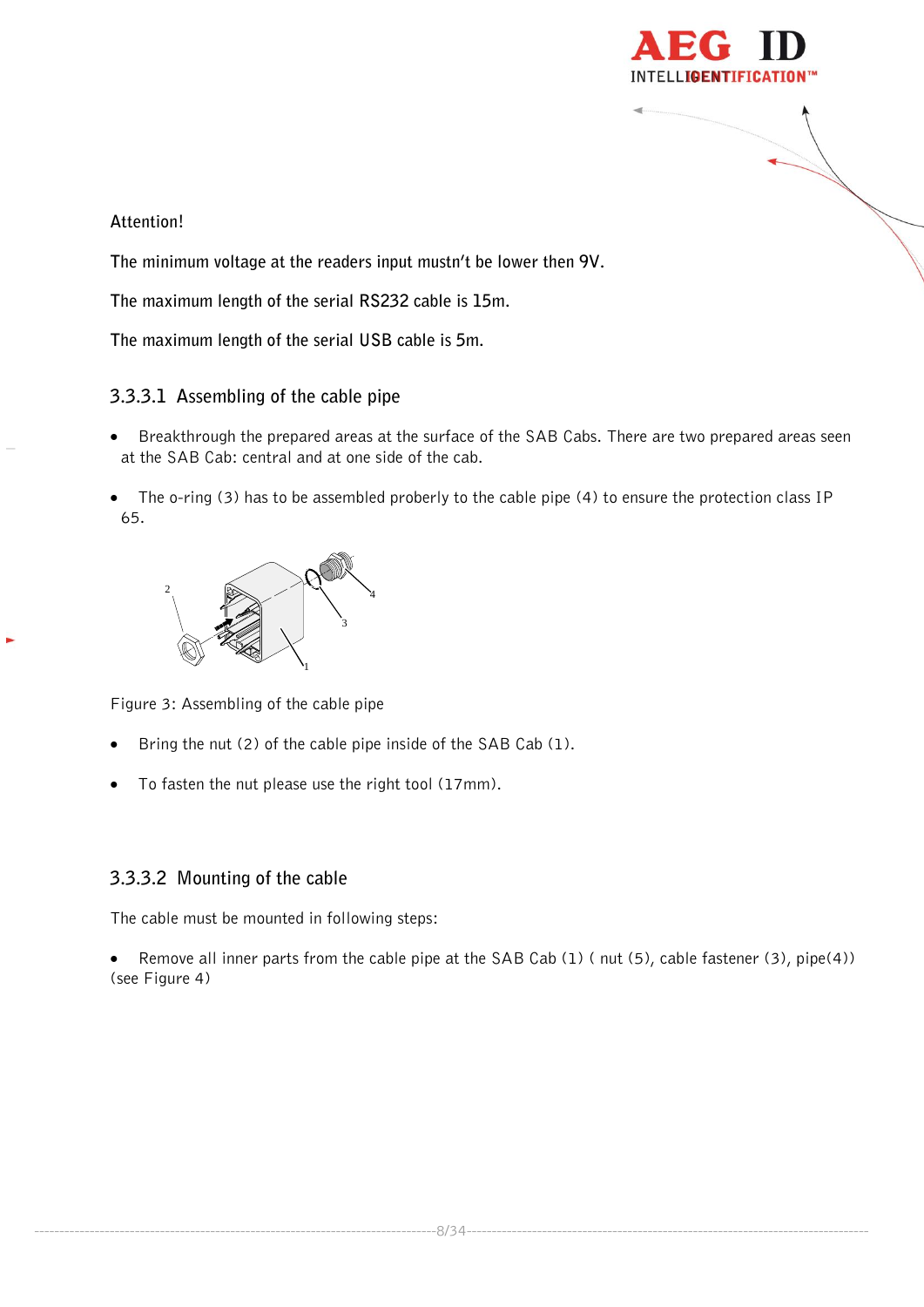

 Put all the removed parts (nut (5), cable fastener (3), pipe (4),) and the cable pipe of the SAB Cab as well (1 to 4) to the cable.



Figure 4: Mounting for the cable

- Remove the outer isolation of the cable at a length of 6cm .
- Remove the isolation of the wires at a length of 6mm and stick a covering hull to the litz wire.
- Put the cable to the cable pipe. The length of the cable coming out the SAB Cab must long enough to do all further installation steps in an easy way.
- $\bullet$  Stick the pipe (4) into the cable fastener (3).
- Stick the cable fastener (3) into the cable pipe.
- Connect the cables into the right places of the MINI-COMBICON-Connectors (6).
- The pin assignment is shown in the figure below.
- Put the MINI-COMBICON-Connectors into the SAB cab. Look after the color coding.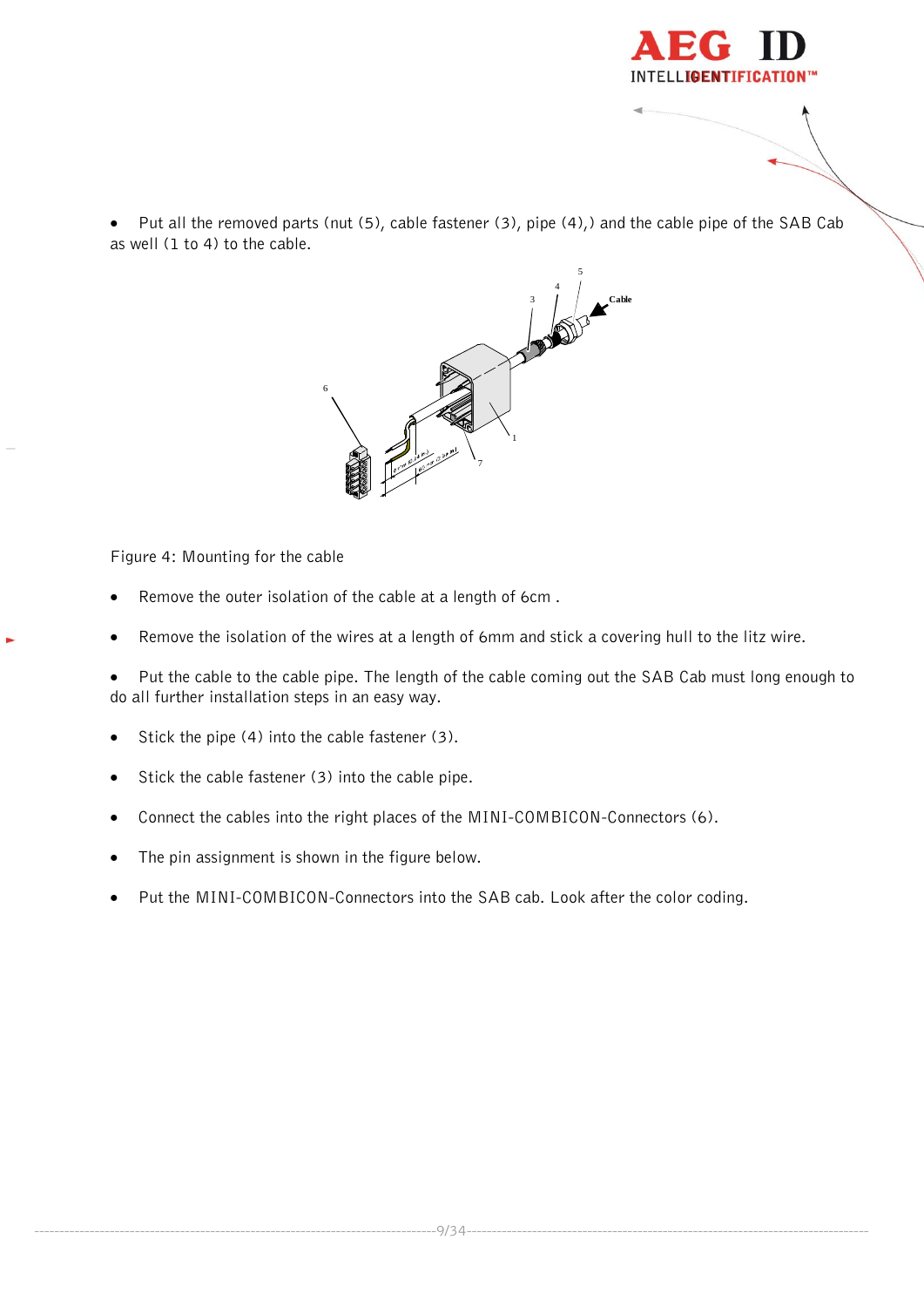

# <span id="page-9-0"></span>3.3.3.3 Pin assignment of the SAB connectors

#### <span id="page-9-1"></span>3.3.3.3.1 RS232



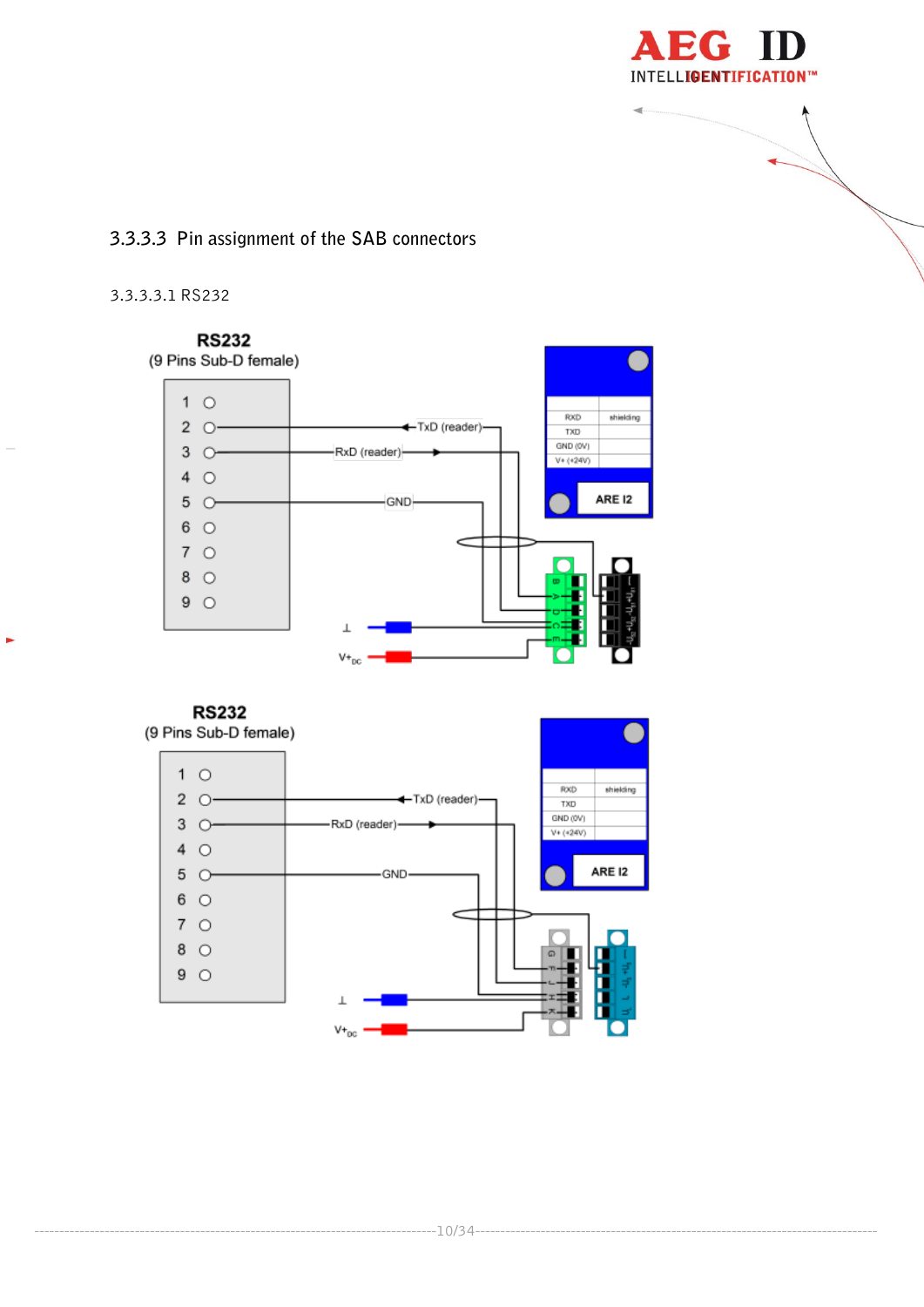



 $\blacksquare$ 

 $---11/34---$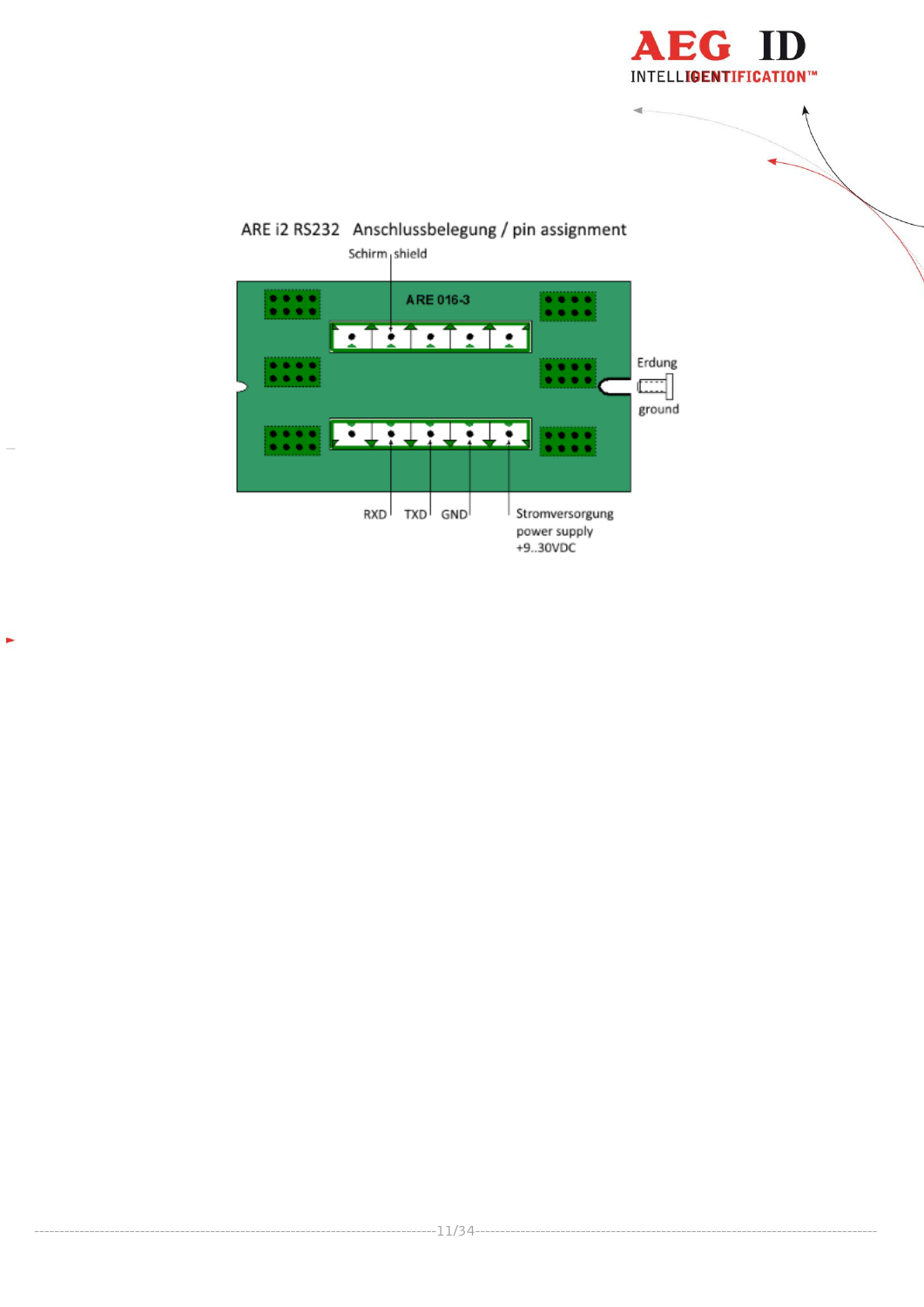

#### <span id="page-11-0"></span>3.3.3.3.2 USB

# **USB Connector**



# **USB Connector**

ь

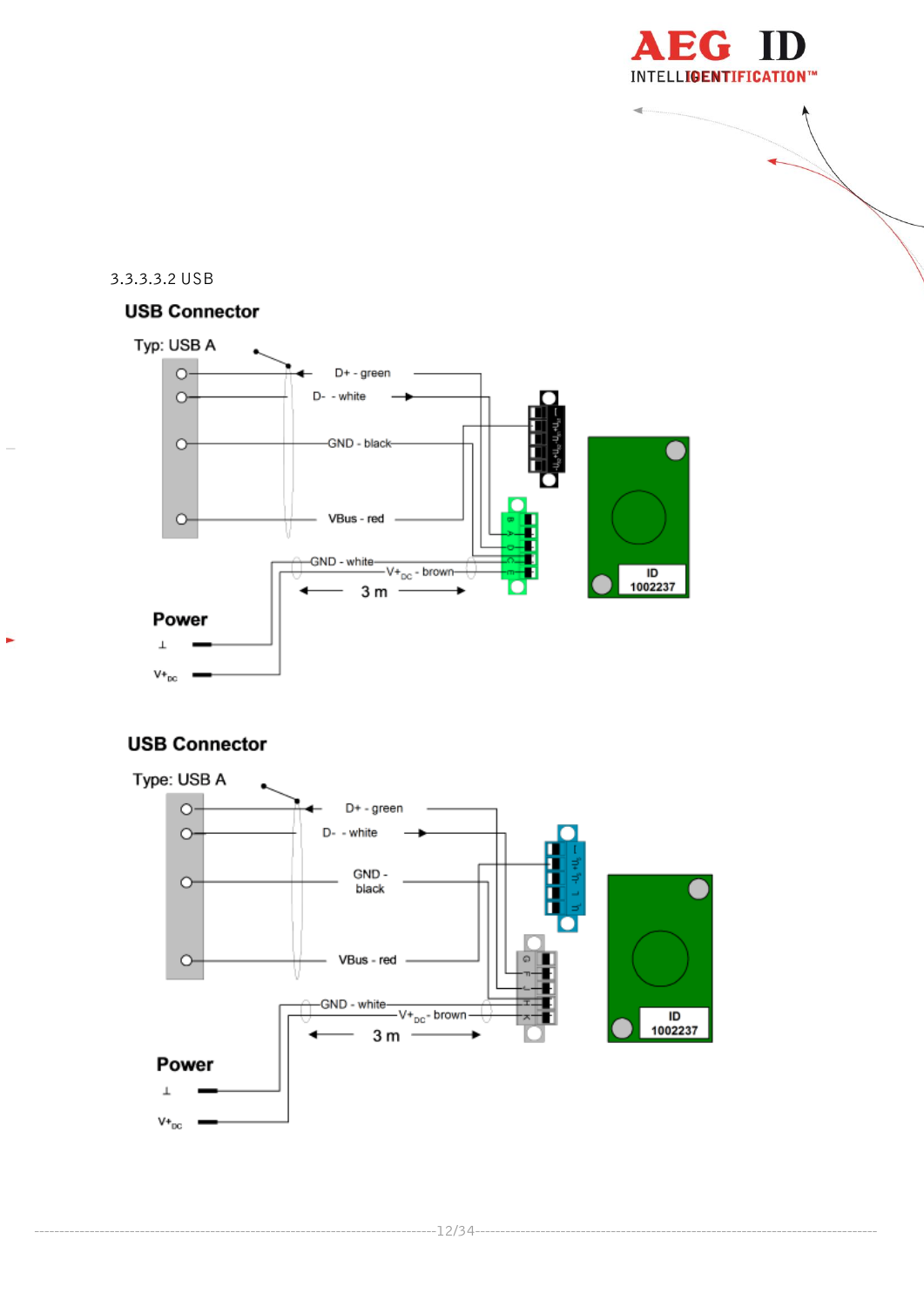



# ARE i2 USB Anschlussbelegung / pin assignment

# <span id="page-12-0"></span>**3.4 Mounting of the external antenna / of the AMP 4 / AMP 8**

ь

If you have an i2 with external antenna the connector is on the topside of the reading device. You just have to plug the antenna into the connector and bold it on. Alternative you can connect an AMP 4 / AMP 8 with this connector, too.

**You may not connect or deconnect an antenna or AMP 4 / AMP 8 while the reader is running. It can cause, that the reader hangs up.**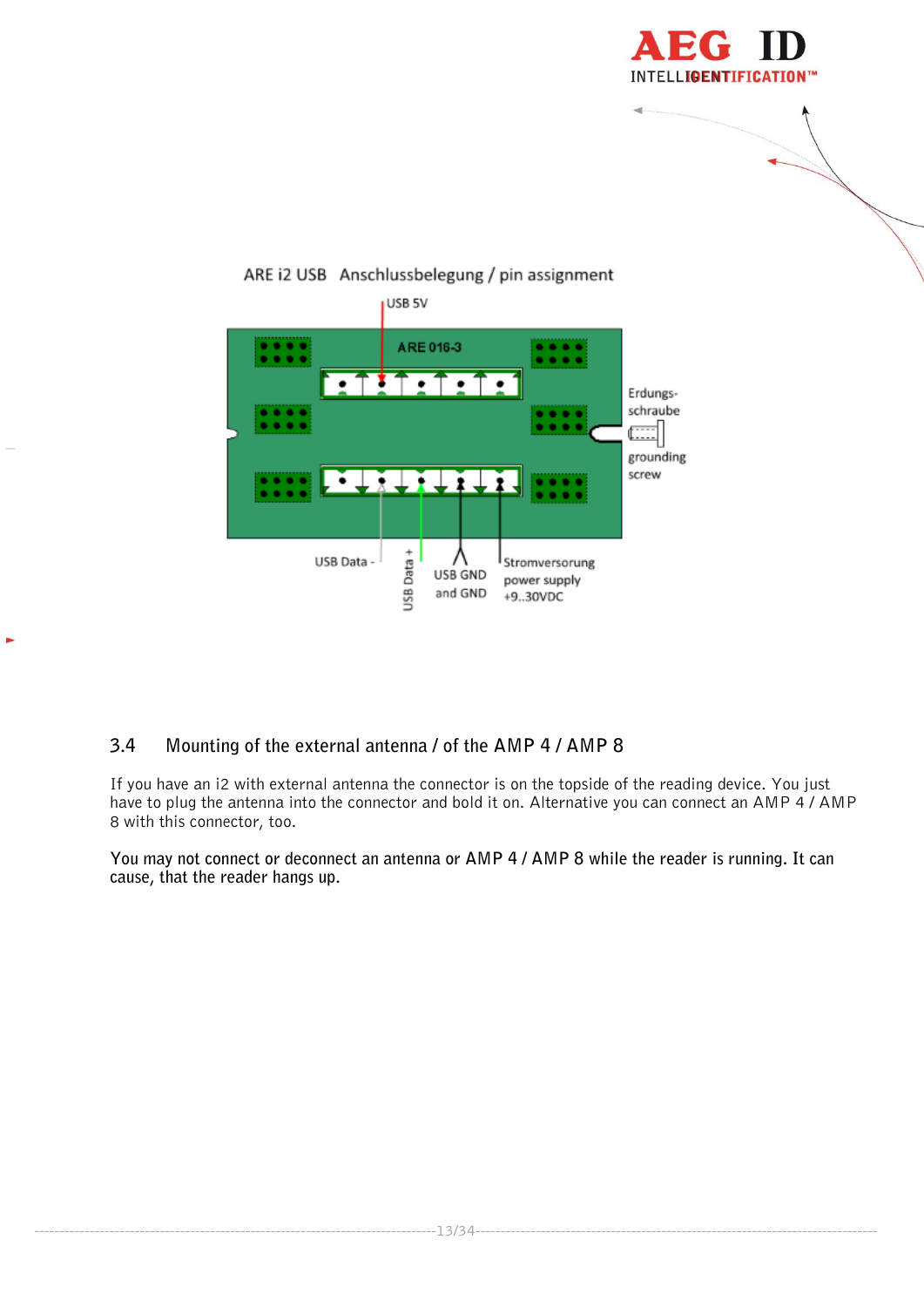

# <span id="page-13-0"></span>**4 Visual signal lamps**

To show the operational state or results there are 5 LED at the side of the housing.



L1: twinkles, if the processor works.

L2: lit, if the last reading process was successful

L3: lit, if the last reading process was not successful

L4: lit, if the reader receives data's at the serial data port (Rx)

L5: lit, if the reader sends data's at the serial data port (Tx)

Figure 7: Visual signal lamps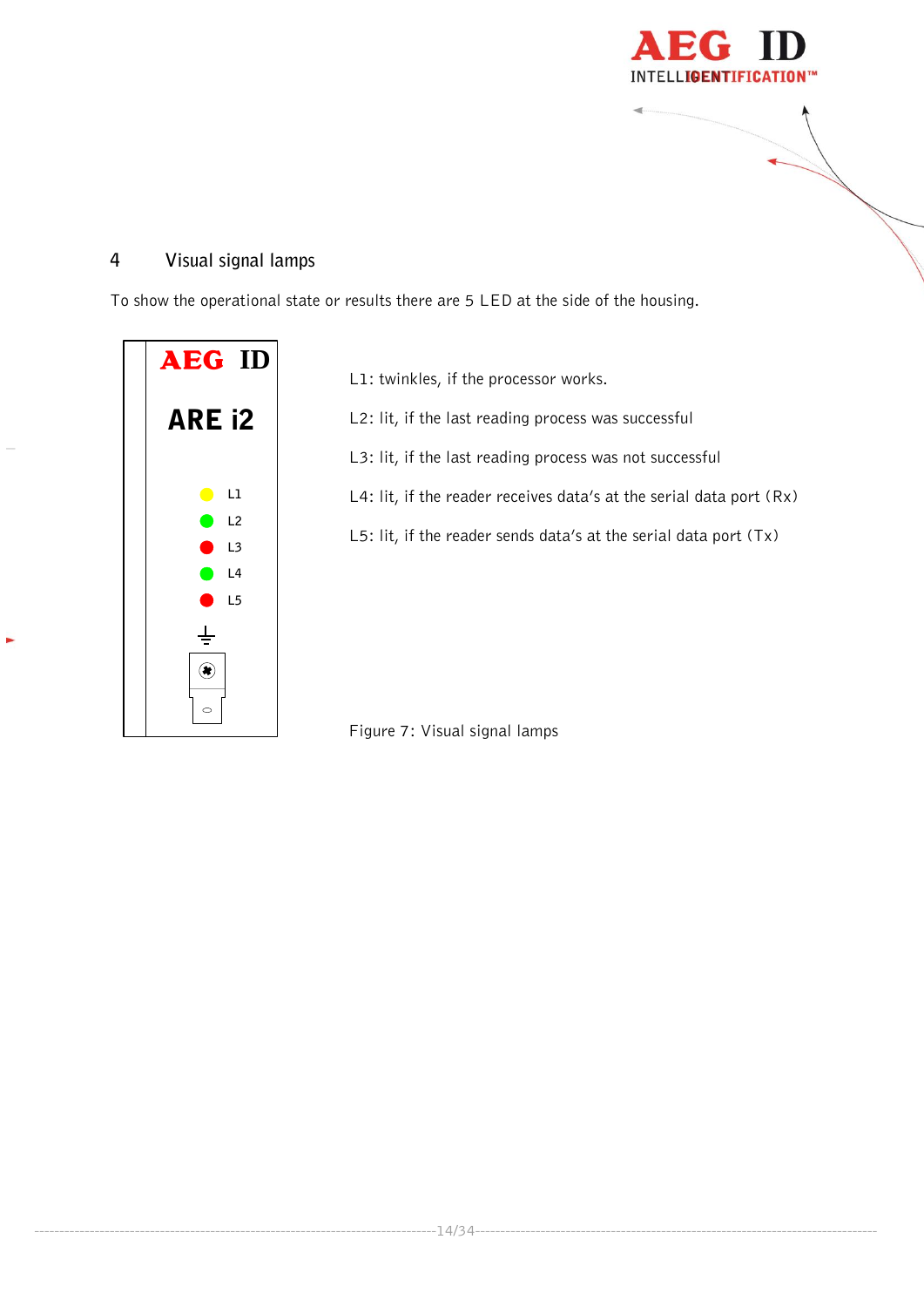

# <span id="page-14-1"></span><span id="page-14-0"></span>**5 Instruction set / structure of the instruction set**

#### **5.1 General**

The command set described below defines the transfer of data on the serial interface.

The commands consist of a command code and optionally of a parameter value. Commands are terminated by the control character <CR> (13h). The control character serves as command line terminator.

Command codes and parameters, that means all letters and numerical values, are principally transmitted as a sequence of ASCII characters (the value 255 (decimal) consequently as 32H, 35H, 35H; the command RST as 52H, 53H, 54H).

#### <span id="page-14-2"></span>**5.1.1 Entering instuctions**

The protocol format is as follows

**Command** <SP> **parameter** <CR>

The space character <SP> separates commands from parameters and the <CR> character acts as command line terminator.

For commands without parameter values (e.g.  $GT$ ) the  $\langle SP \rangle$  character and parameter values are omitted. The command line is as short as this:

**Command** <CR>

#### <span id="page-14-3"></span>**5.1.2 Output format**

Generally, every input terminated by <CR> is acknowledged by the reader. The following response protocols are different:

--------------------------------------------------------------------------------15/34--------------------------------------------------------------------------------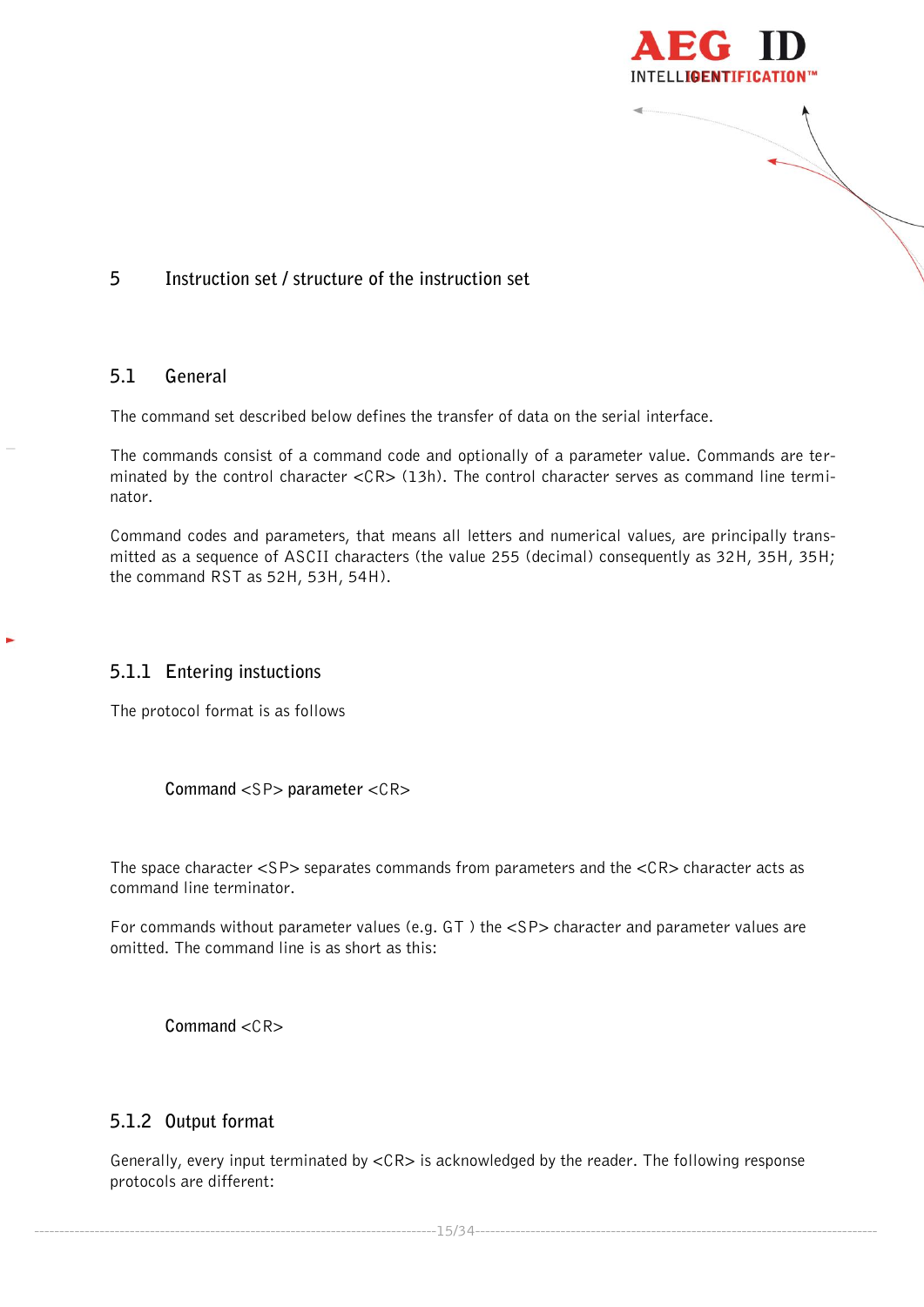

# <span id="page-15-0"></span>**5.1.2.1 Instruction specific output**

After entering a valid command without a parameter value, the system answers by sending the parameter value and <CR>. Example:

| Command: | GT < CR                                                     |
|----------|-------------------------------------------------------------|
| Output:  | Transponder number or No Read <cr></cr>                     |
| Command: | RST < CR                                                    |
| Output:  | If EC is active the boot message, else $\langle CR \rangle$ |

#### <span id="page-15-1"></span>**5.1.2.2 Output after changing a parameter**

After entering a valid command together with a parameter value, the system answers by sending the parameter value and <CR>. Example:

Command: **MD** <SP> **2** <CR>

Output: **2** <CR>

After entering an invalid parameter value, the system answers with the corresponding error code. Error message:

Command: **MD** <SP> **4** <CR>

Output: <NAK> **#02** <CR>

#### <span id="page-15-2"></span>**5.1.2.3 Output at parameter query**

Parameter settings can be queried by sending the command without adding a parameter value. Example:

--------------------------------------------------------------------------------16/34--------------------------------------------------------------------------------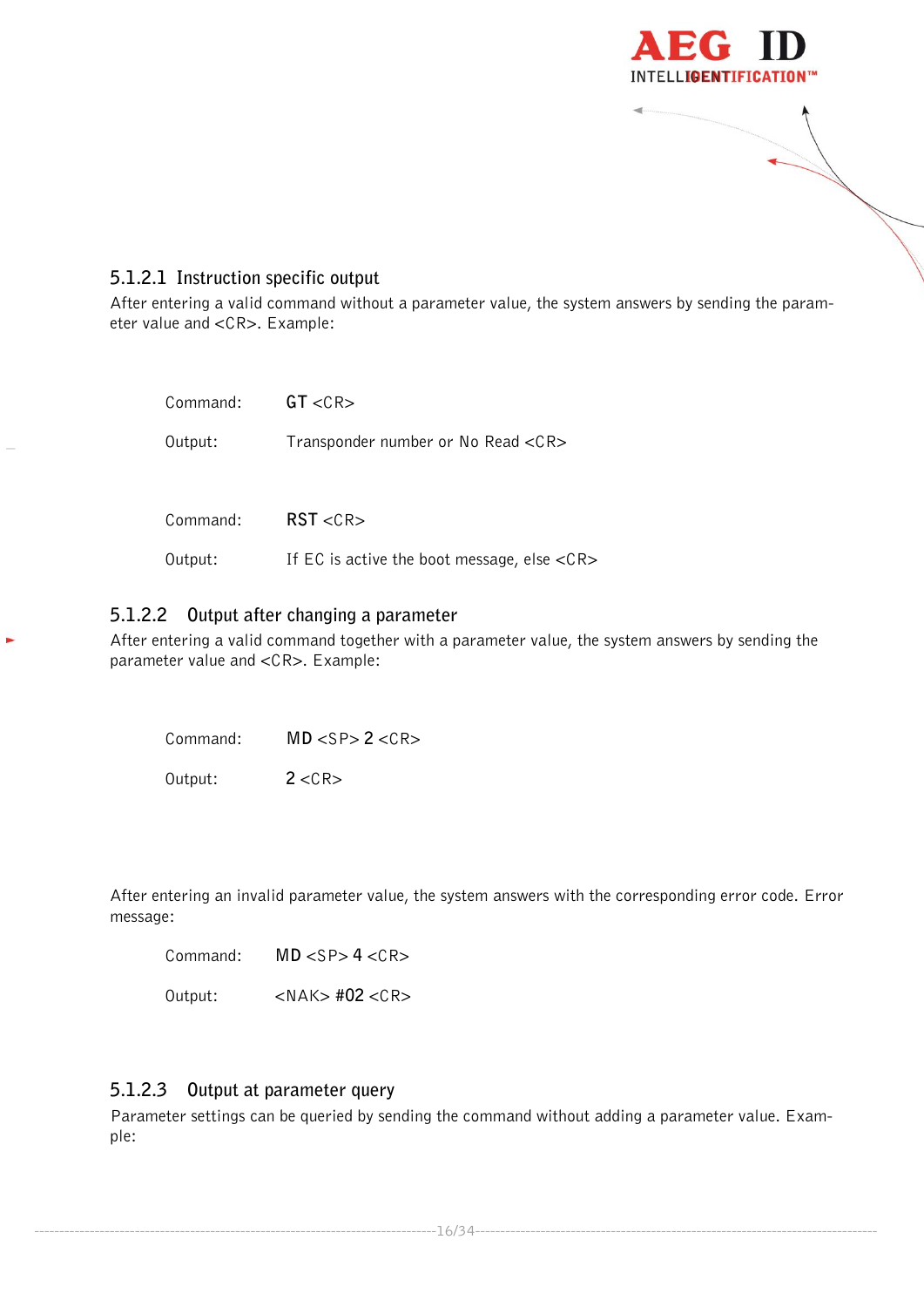

Command: **MD** <CR>

Output: **1**<CR>

# <span id="page-16-0"></span>**5.1.3 Blank instuction**

If a single <CR> is input, the reader answers with a single <CR>. Example:

Command: <CR>

Output: <CR>

ь

Please note: If echo mode is active, a single <CR> forces the reader to output <CR> <CR> (echo plus output).

# <span id="page-16-1"></span>**5.1.4 Incorrect instruction / error codes**

If a command is not entered correctly, the reader sends one of the following error codes:

| Wrong command:   | $<$ NAK $>$ #00 $<$ CR $>$ |
|------------------|----------------------------|
| Wrong parameter: | $<$ NAK $>$ #02 $<$ CR $>$ |
| Antenna failure: | $<$ NAK $>$ #10 $<$ CR $>$ |

# <span id="page-16-2"></span>**5.1.5 Upper and lower case**

The instruction set isn't case-sensitiv.

# <span id="page-16-3"></span>**5.1.6 Linefeed**

The reader does never send a linefeed. If you use a terminal your terminal programme can add the linefeed. You have to choose the option "displace CR with CR LF".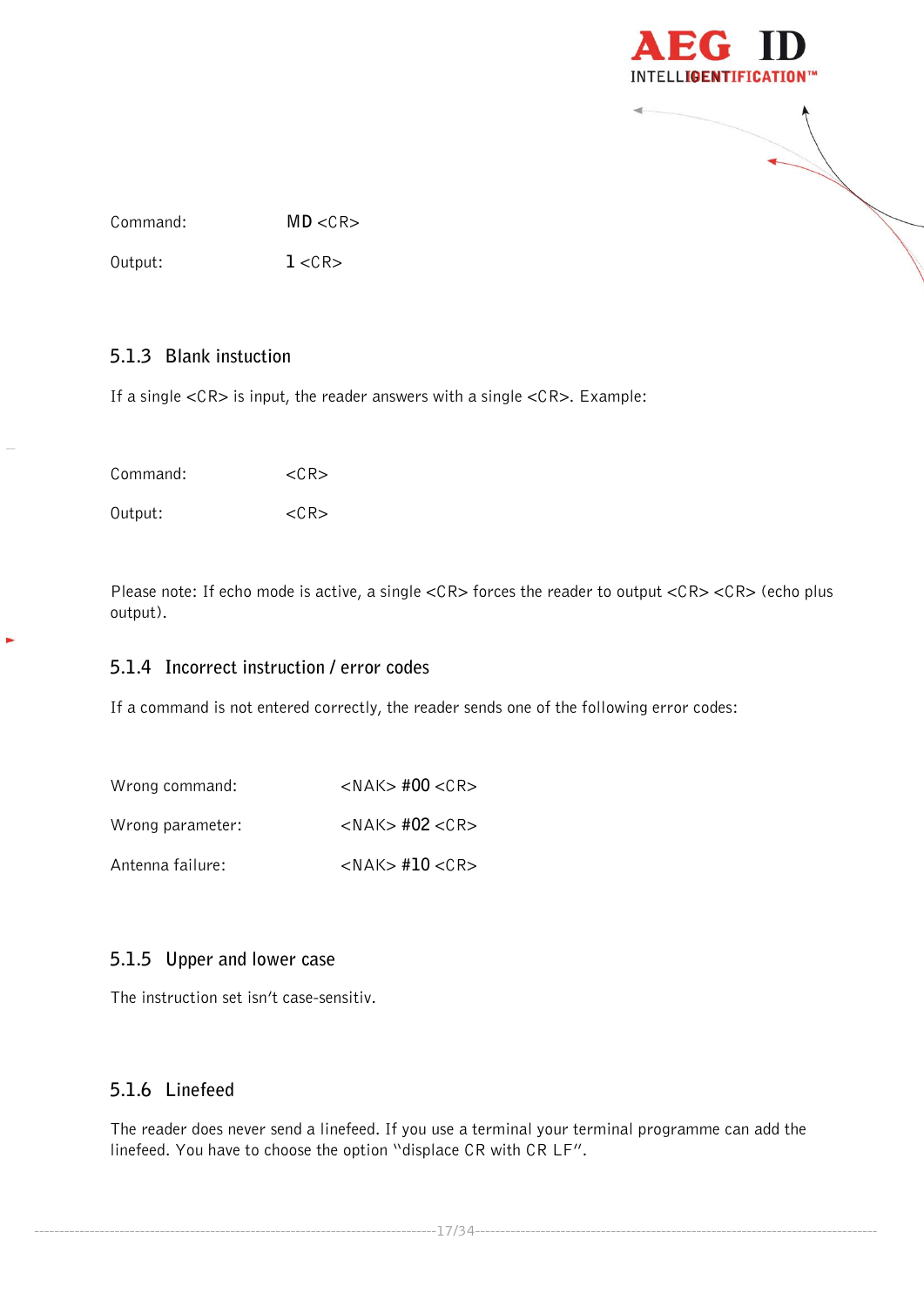

# <span id="page-17-0"></span>**5.2 Instructions for the hardware settings**

# <span id="page-17-1"></span>**5.2.1 BD - baudrate**

The command BD enables the change of the baud rate. The settings are effective after the next warm or cold start.

Input format: **BD** <SP> parameter <CR>

Parameter:

×

| <b>PARAMETER</b> | <b>FUNCTION</b> |
|------------------|-----------------|
|                  | 4800 baud       |
|                  | 9600 baud       |
| $\mathcal{P}$    | 19200 baud      |
|                  | 38400 baud      |

Output (example): **2** <CR>

# <span id="page-17-2"></span>**5.2.2 EC – echo function**

The command EC changes of the echo function setting.

Input format: **EC** <SP> parameter <CR>

Parameter:

| <b>PARAMETER</b> | <b>FUNCTION</b> |
|------------------|-----------------|
| $\mathbf{O}$     | Echo inactive   |
|                  | Echo active     |

Output (example): **0** <CR>

Note: The default value of the parameter EC depends on the particular reader.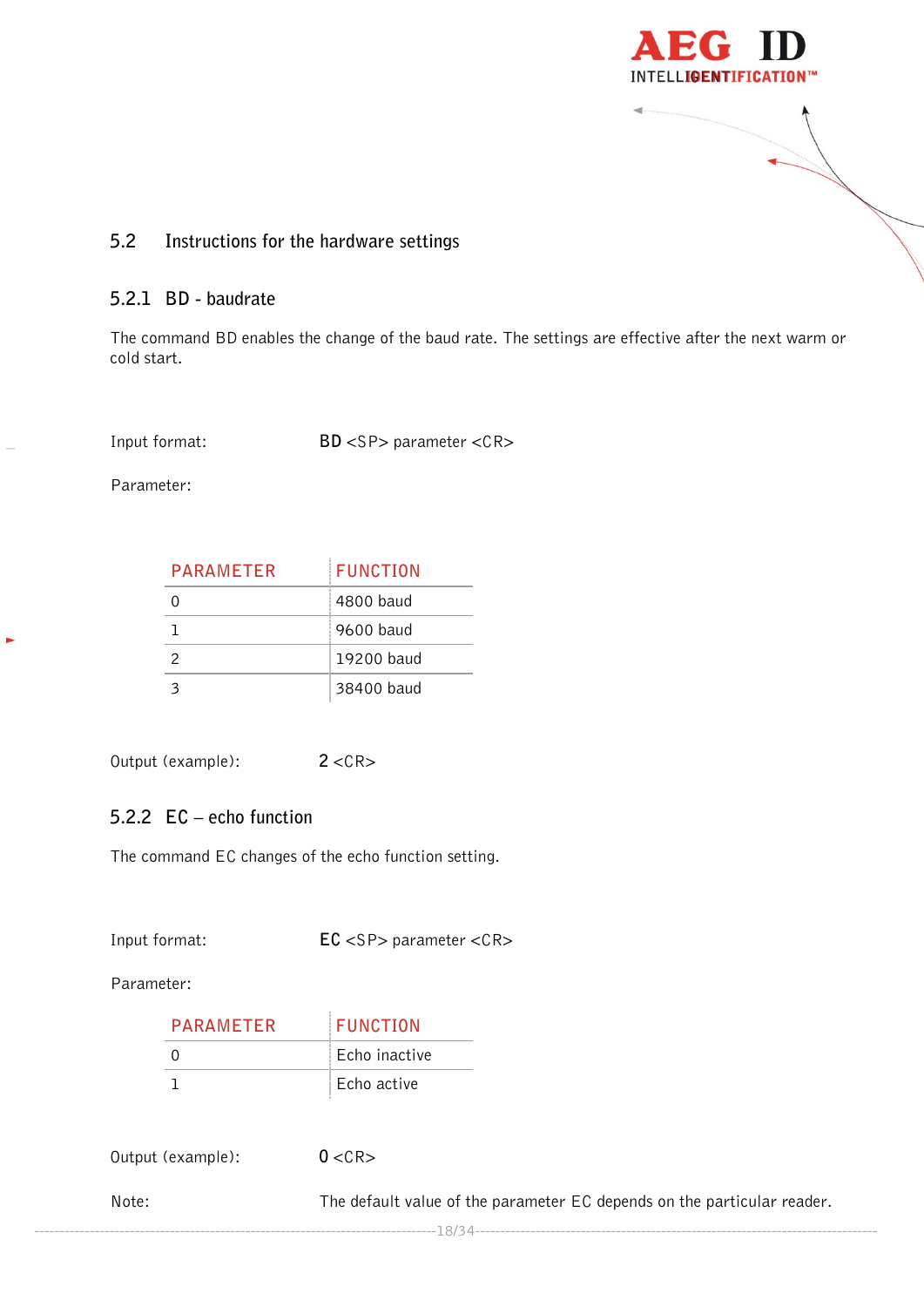

# <span id="page-18-0"></span>**5.3 Instructions for the reading settings**

#### <span id="page-18-1"></span>**5.3.1 GT – single transponder code reading**

The instruction GT executes one reading and sends back the transponder code of a transponder or the No Read error code (e.g. "FFFFFFFFFFF" oder "XXXXXXXXXXX").

Input format: **GT** <CR>

Output (example): **0420212E5F** <CR>

# <span id="page-18-2"></span>**5.3.2 CID – Suppression of ID Codes**

With CID=1 **only the first** of in succession identical transponder numbers is output on the serial interface. The possibly following identical transponder numbers are suppressed, as long as no new valid transponder number is received, processed and output. NoReads do not influence the data filtering.

Input format: **CID** <SP> parameter <CR>

Parameter:

| PARAMETER | FUNCTION                                 |
|-----------|------------------------------------------|
|           | No suppression                           |
|           | Suppression of equal transponder numbers |

Output (example): **0** <CR>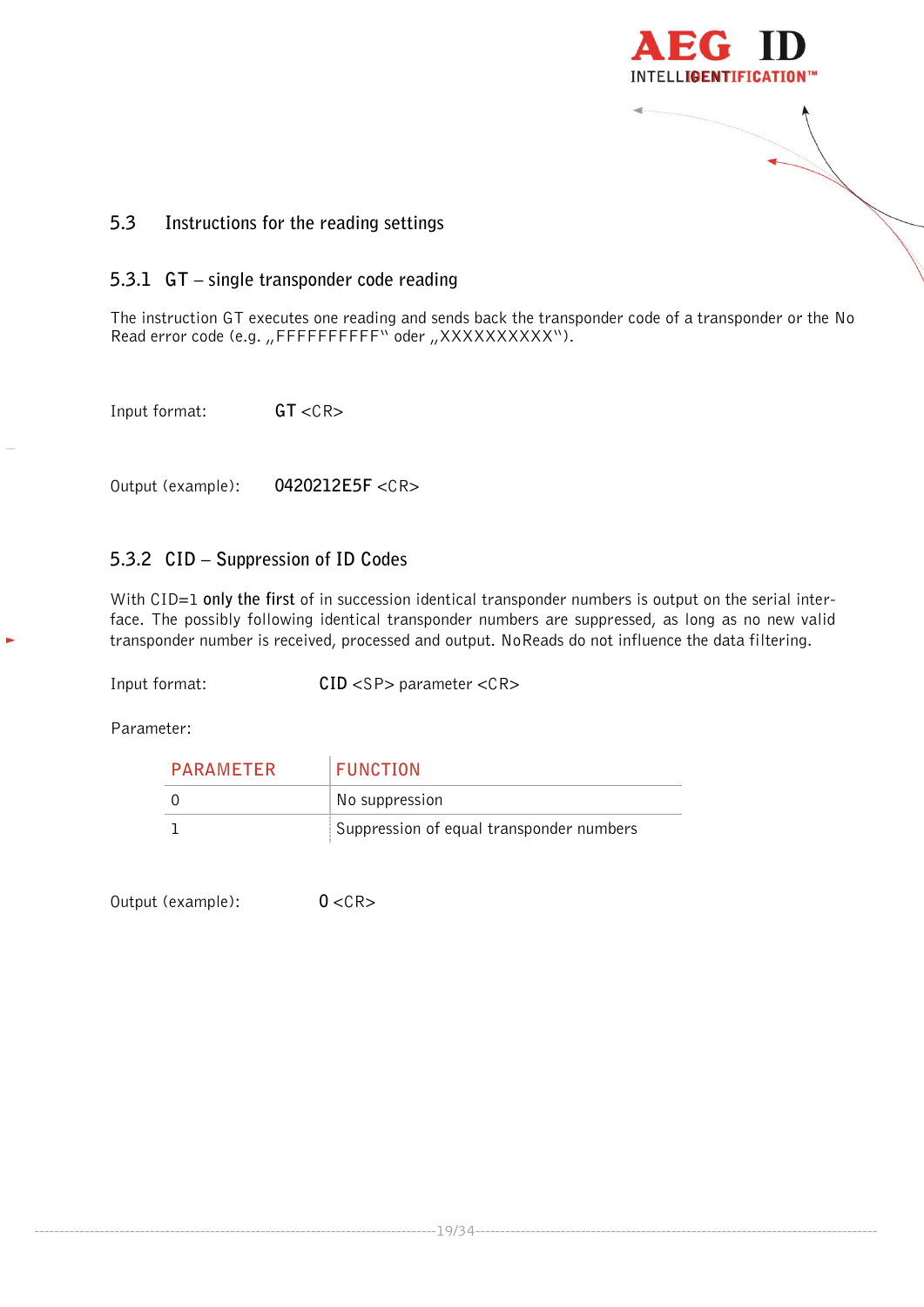

#### Example: A, B, C are different transponder codes, N is NoRead error code:

| Sequence of reading cycles                            | Output sequence<br>after filtering with<br>$CN=0$ und $CID=1$ | Output sequence<br>after filtering with<br>$CN=1$ und $CID=1$ |
|-------------------------------------------------------|---------------------------------------------------------------|---------------------------------------------------------------|
| N, N, , N, A, A, A,  A, N, N,<br>.                    | N, N, , N, A, N,<br>N,                                        | А                                                             |
| N. N, N, A, A, A, N, A, A, B, A,<br>$C, C, C, \ldots$ | N. N, N, A, N, B,<br>A, C,                                    | A, B, A, C                                                    |

The settings are directly effective.

Note: The internal reference number is deleted in the following conditions:

- after a cold start
- after a warm start (command line RST <CR>)
- after entering the command line  $CID < SP > 1 < CR > 1$

This causes that the next transponder code is output definitely.

Note: The filter function CID picks up the results of the complete **reading cycles**, while the parameter NID proceeds from the results of single **readings**! The filter function CID has effect on the serial interface only.

# <span id="page-19-0"></span>**5.3.3 CN – Suppression of No Reads**

Through the setting CN=1 all NoRead results are suppressed on the serial interface.

Input format: **CN** <SP> parameter <CR>

Parameter:

| <b>PARAMETER</b>  |        | <b>FUNCTION</b>                          |  |
|-------------------|--------|------------------------------------------|--|
|                   |        | No suppression                           |  |
|                   |        | Suppression of equal transponder numbers |  |
| Output (example): | 0 < CR |                                          |  |

--------------------------------------------------------------------------------20/34--------------------------------------------------------------------------------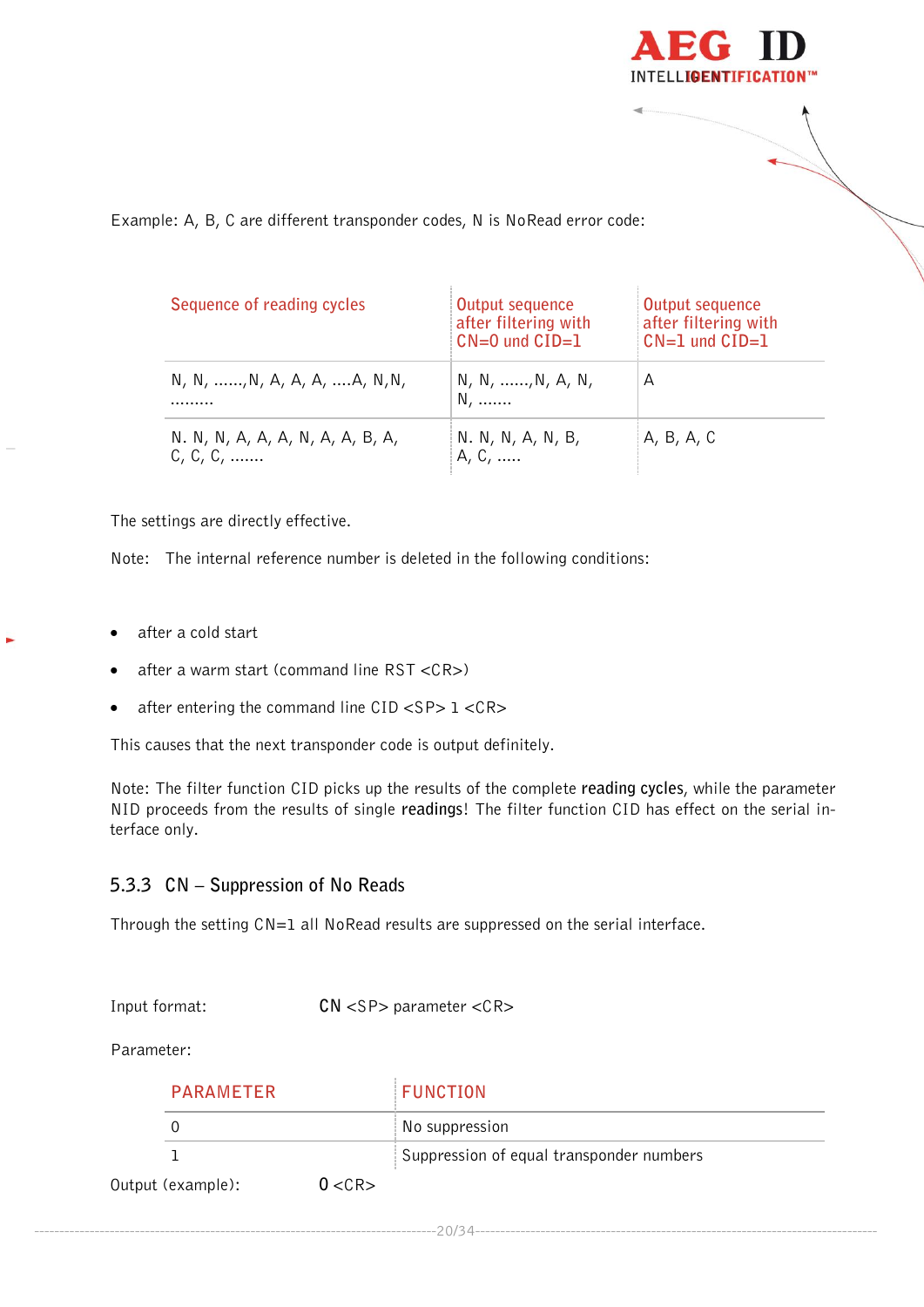

# <span id="page-20-0"></span>**5.3.4 NID – Failure Protection**

NID specifies the number of identical transponder numbers, which have to appear for the result "successful reading" within a reading cycle. In the setting  $NID = 1$ , two successive readings have to show the same transponder number.

Input format: **NID** <SP> parameter <CR>

Parameter:

| PARAMFTFR | <b>FUNCTION</b> |
|-----------|-----------------|
|           | One out of one  |
|           | Two out of two  |

Output (example): **1** <CR>

| Sequence of readings   | Lenght of the read-<br>ing cycle | Result of the read-<br>ing cycle |
|------------------------|----------------------------------|----------------------------------|
| NoRead                 | 1 reading                        | NoRead                           |
| 0000125ED1,0000125ED1  | 2 readings                       | 0000125ED1                       |
| 0000125ED1, 0000126ED1 | 2 readings                       | NoRead                           |

# <span id="page-20-1"></span>**5.3.5 TOR – Maximum reading time**

Timeout for the reader. TOR is used in operation mode 2 as maximum gating time for a reading process. The length of the maximum gating time results from the equation gating\_time =  $TOR * TB$ . Default value  $=$  Tor 50

The time constant TB (Time Base) has always the default value 100ms.

Input format: **TOR** <SP> parameter <CR>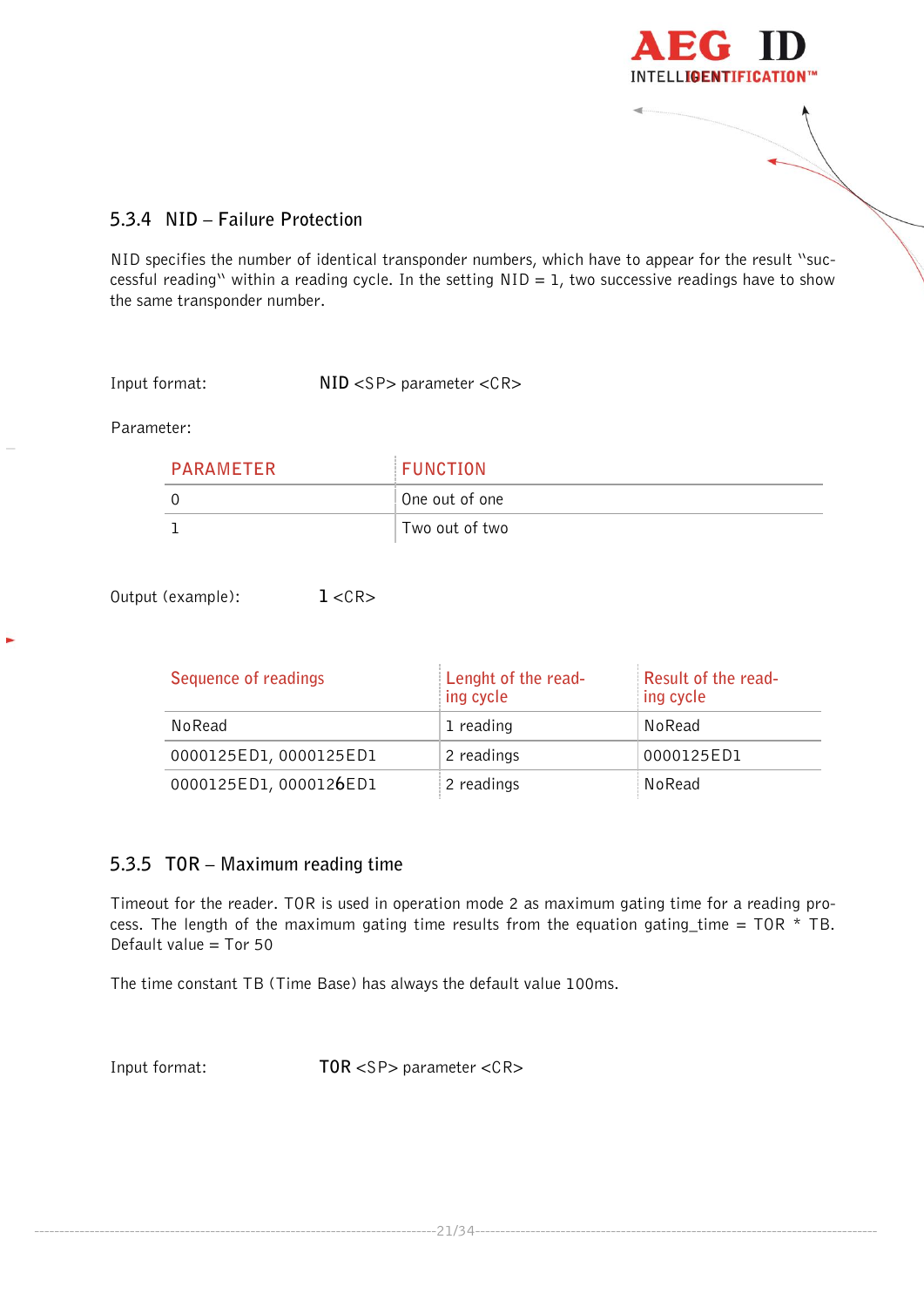

#### Parameter:

| <b>PARAMETER</b>  | <b>FUNCTION</b>                                                  |
|-------------------|------------------------------------------------------------------|
| 0                 | limits the reading process duration of exactly one reading cycle |
| ı                 | limits the reading process duration to maximum 1 times TB        |
|                   | limits the reading process duration to maximum 2 times TB        |
| $\cdots$          |                                                                  |
| 255               | limits the reading process duration to maximum 255 times TB      |
| Output (example): | $2 < C$ R $>$                                                    |

# <span id="page-21-0"></span>**5.4 Instructions for the memory settings**

### <span id="page-21-1"></span>**5.4.1 VER – Reader firmware**

j.

With the command VER you get the actual reader firmware.

Input format: **VER** <CR>

Output (example): **V\_2.08** <CR>

Note: If the  $EC = 1$  you will get the same message after each system start.

# <span id="page-21-2"></span>**5.4.2 VS – Show parameter**

The command VS lists all current parameter settings.

| Input format:     | VS < CR            |
|-------------------|--------------------|
| Output (example): | EC < SP > 0 < CR > |
|                   | BD < SP > 2 < CR > |
|                   | MD < SP > 2 < CR > |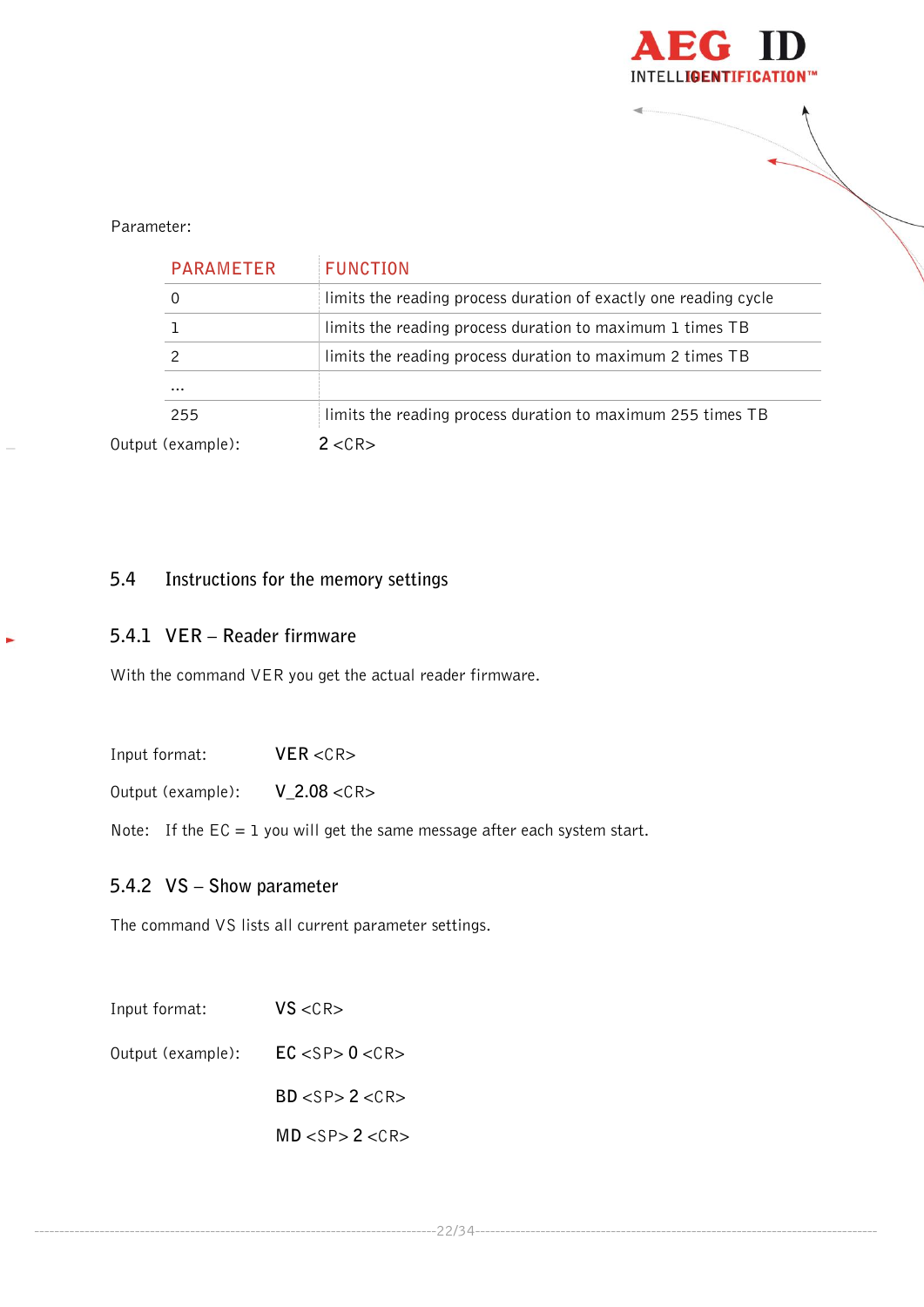

# <span id="page-22-0"></span>**5.4.3 VSAVE – Save parameter**

All operating parameters temporarily stored are saved permanently using VSAVE.

Input format: **VSAVE** <CR>

Output: **ok** <CR>

# <span id="page-22-1"></span>**5.4.4 RST – Warm start**

The command RST causes a warm start of the reader.

Input format: **RST** <CR>

Output: If  $EC = 1$  you get the startup message, else you get  $\langle CR \rangle$ 



Figure 7: Workflow RST

#### <span id="page-22-2"></span>**5.4.5 INIT – Warmstart with default parameters**

This command starts the reader new with the default parameters.

Input format: **INIT** <CR>

Output: <CR>

--------------------------------------------------------------------------------23/34--------------------------------------------------------------------------------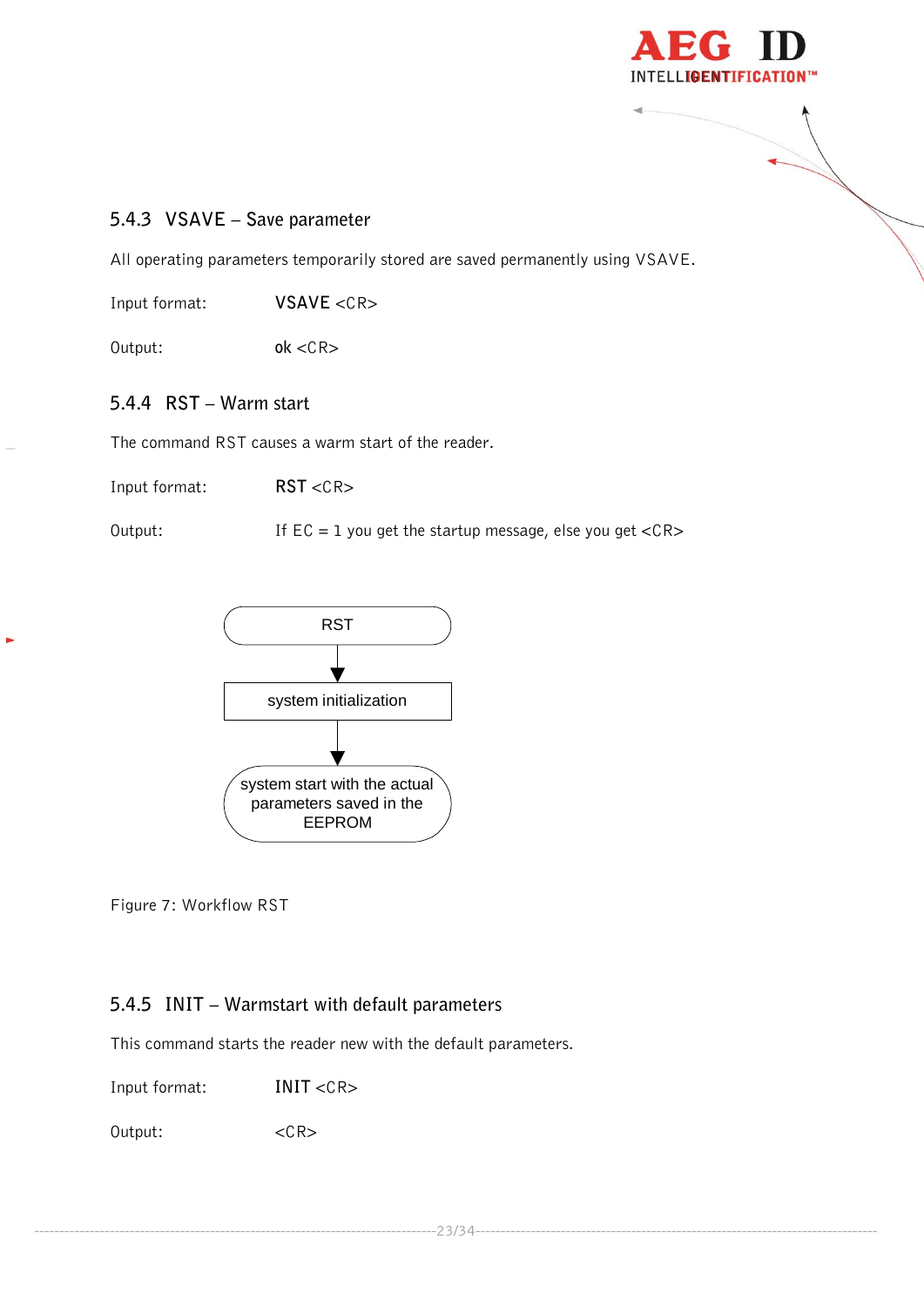

# <span id="page-23-0"></span>**6 Operating Modes of the Reader**

There are two operational modes defined:

- MD 0 continuous mode
- MD 2 the reading process is triggered by the serial interface

In the next capters can you find a detailed functional description.

<span id="page-23-1"></span>The default mode is MD 0.

# **6.1 MD 2 - Triggered by an Software Command**

The master sends the command to read a transponder code. The reader answers with the code or an error code.

If you use "read- and writable"-transponders you just get the transponder code using the command "Get Tag" (GT).

You can execute specific commands "Read" (RD) and "Write" (WD) just in mode MD2. (capter 8)

In operating mode 2, the exciter is always turned off. Triggered by the software command (GT; RD ; WD), the exciter is activated. After successful reading or writing of a transponder number the exciter is turned off automatically.

| exciter   |           |               |    |
|-----------|-----------|---------------|----|
| processor |           | reading cycle |    |
| interface | <b>GT</b> |               | ID |
|           |           |               |    |

Figure 9: Software triggered reading operation

If the first reading cycle yields no result (NoRead), the on-time of the exciter is limited by the parameter TOR (time out reader): Reading cycles are continuously started until either a transponder is read successfully or the time span corresponding to the value of the parameter TOR has expired. The reader will not interrupt the last running readout cycle. If no transponder number has been read, a NoRead is output.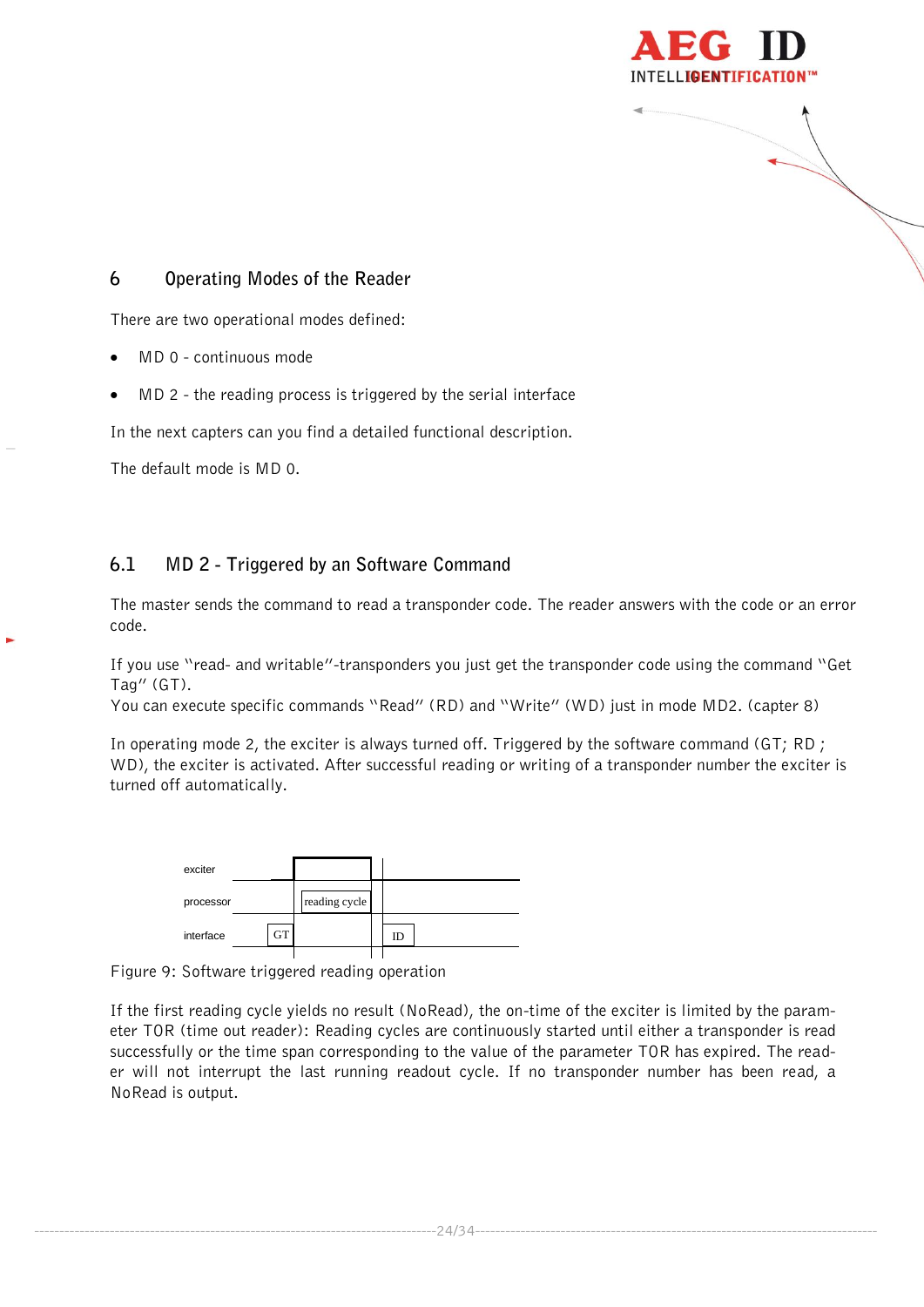



Figure 10: Software triggered reading operation with TOR>0

**Please note**: The TOR parameter is only active, if the GT-Command is applied. Within the time span defined by the value of TOR no NoRead will be output on the interface!

# <span id="page-24-0"></span>**6.2 MD 0 - Continuous Reading**

When operating continuously the exciter is switched on permanently. The reading cycles are initiated periodically.

After an accomplished reading cycle the reading information is evaluated. After that data (either transponder number or NoRead code) is output to the serial interface

| exciter   |               |               |               |
|-----------|---------------|---------------|---------------|
| processor | reading cycle | reading cycle | reading cycle |
| interface | ID            | ID            | ID            |

Figure 11: continuous operation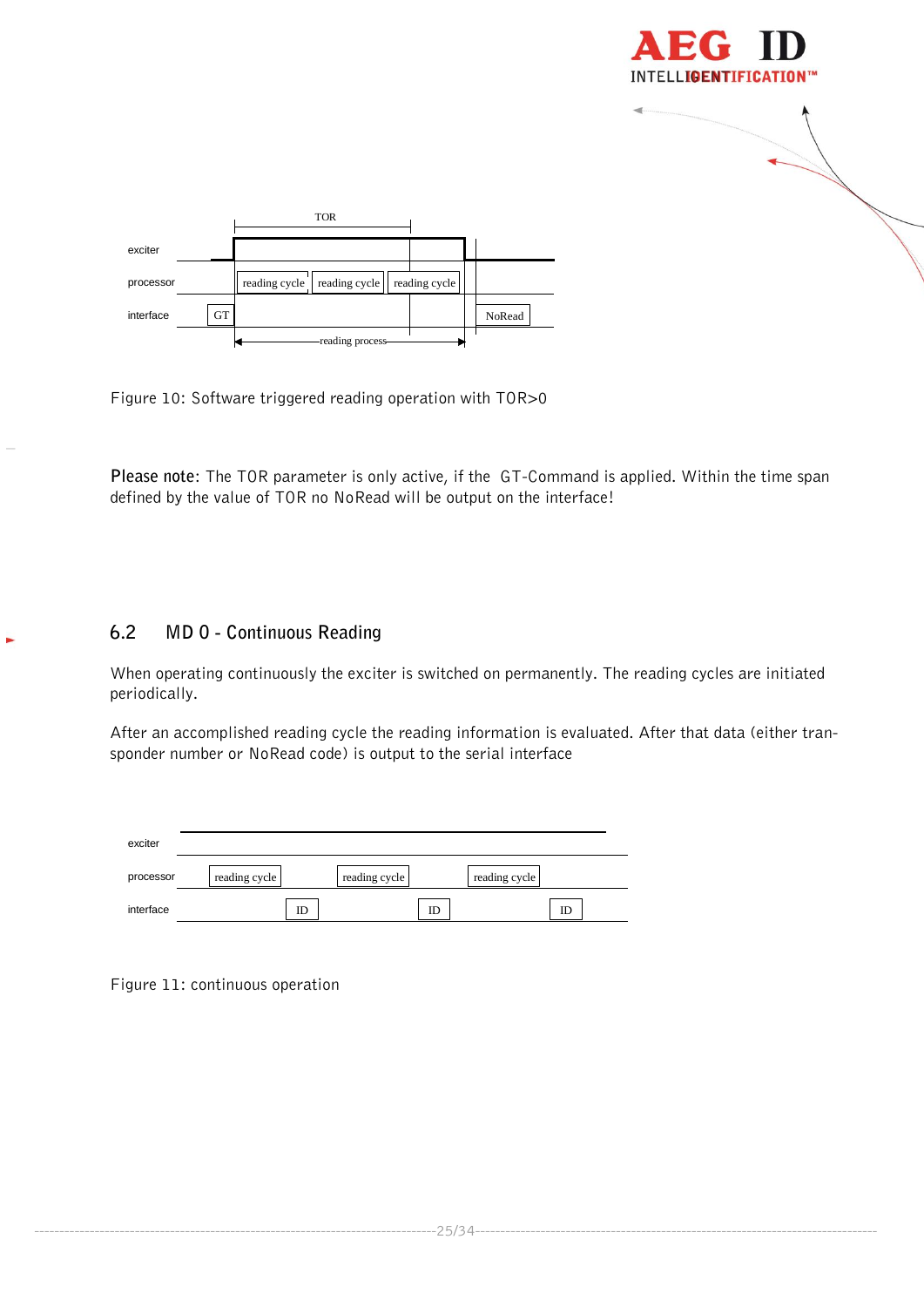

# <span id="page-25-0"></span>**7 Startup and testing the reader**

- Connect the reader via cable with the serial interface (COM) from your notebook or pc.
- Connect the reader with your power supply (9..30V/DC). Look after the polarity!
- Switch the power supply on. The yellow LED OP of the reader starts to blink.
- Start your terminal programme. You have to set the following settings: 8 data bits, 1 start bit und 1 stop bit, no parity check (often called 8N1), baud rate 19200 baud, no flow control(e.g. XOFF/XON).
- Send the command  $_{II}$  VER <CR>" to the reader. The reader answers with the actual firmware version (e.g. AEG ID V1.23).
- Send the command "MD <SP> 0 <CR>" to the reader. The reader sends No Read messages (e.g. "FFFFFFFFFFF" or "XXXXXXXXXX"), while there is no transponder in the antenna field available. The red LED L3 is active. If there is a transponder in the antenna field available the reader sends its transponder code. The green LED L2 starts to glow.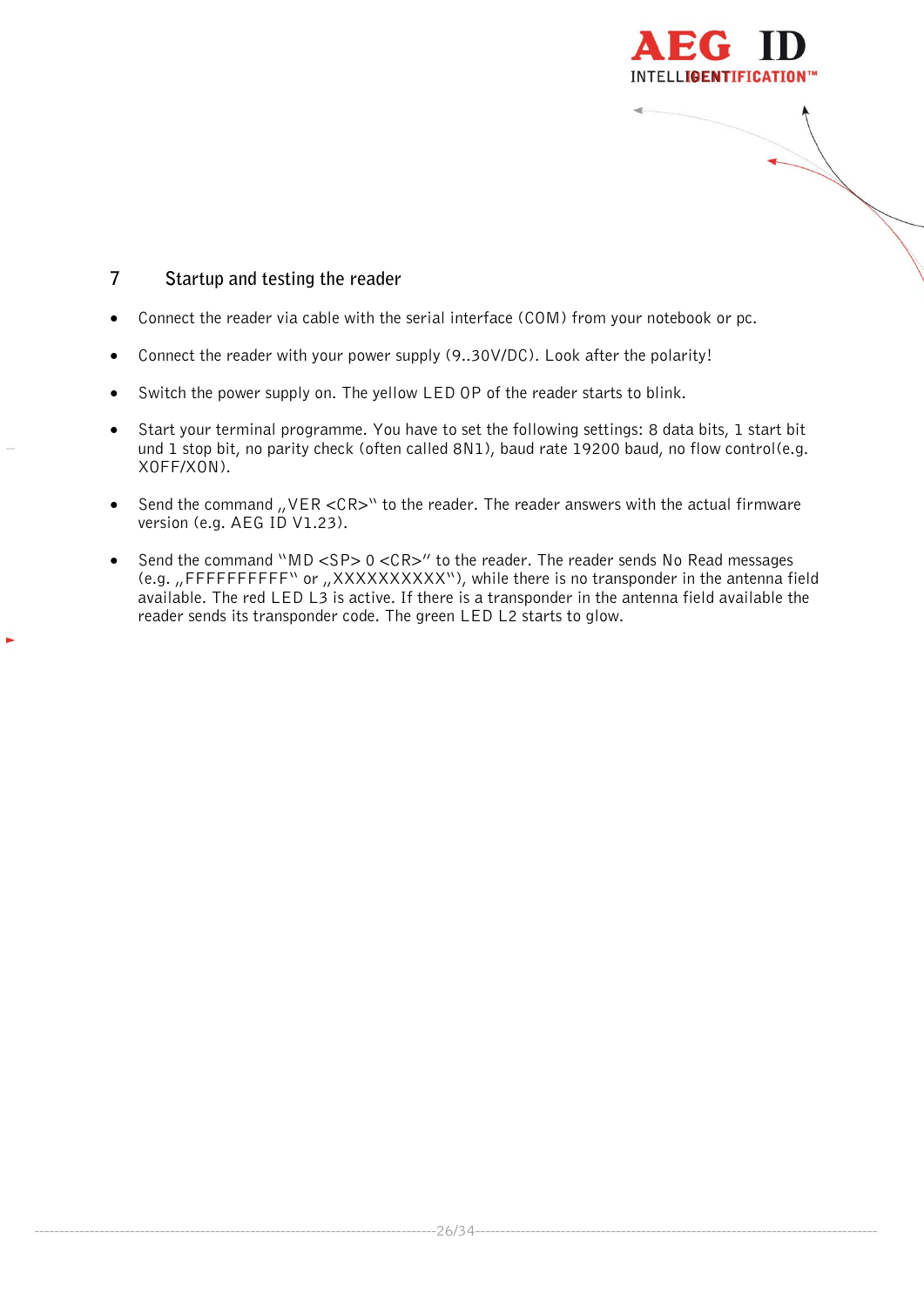

#### <span id="page-26-0"></span>**8 Basic data exchange process**

The master has to send an software command to start an read or write process of the reader. After doing all the necessary work at the readers site, the result of the reading or writing process or an failure code is sent back to the master.

If there is used an read/write transponder, only the serial number of the transponder will be read if the basic read command  $\mu$ Get Tag" ( $\mu$ GT <CR>") is applied.

The data exchange of the whole memory can only be done, if the reader is set to the Mode 2 ( "selective Read  $(RD)$  " and "write  $(WD)$ ").

#### <span id="page-26-1"></span>**8.1 Selective read RD**

• Start the reader with the command RD plus parameters (plus <CR>). You can read out just one block (with one parameter) or several blocks (with two parameters, first and last block number).

Wait for the answer

 Analyse the received answer: 8 characters plus <CR>. Allowed characters 0 to F. The NoRead code is set to  $\binom{n}{x}$  XXXXXXXXVV).

The result of the reading process may also be seen at the LED's.

- LED L2 lit, if there was a successful read.
- LED L3 lit, if there was a No Read.

Example: **RD** <SP> 20 <CR> read block 20

**RD** <SP> **16** <SP> **33** <CR> read all blocks from 16 to 33

--------------------------------------------------------------------------------27/34--------------------------------------------------------------------------------

**Allowed values (block numbers of the transponder IC):**

| ALGO 9 (1 kBit; P4150, P4450, P4550) | 3  33 |
|--------------------------------------|-------|
| ALGO 6 (2 kBit; Hitag 1)             | 1663  |
| ALGO 14 (2, 4; kBitEM4305, EM4569)   | 515   |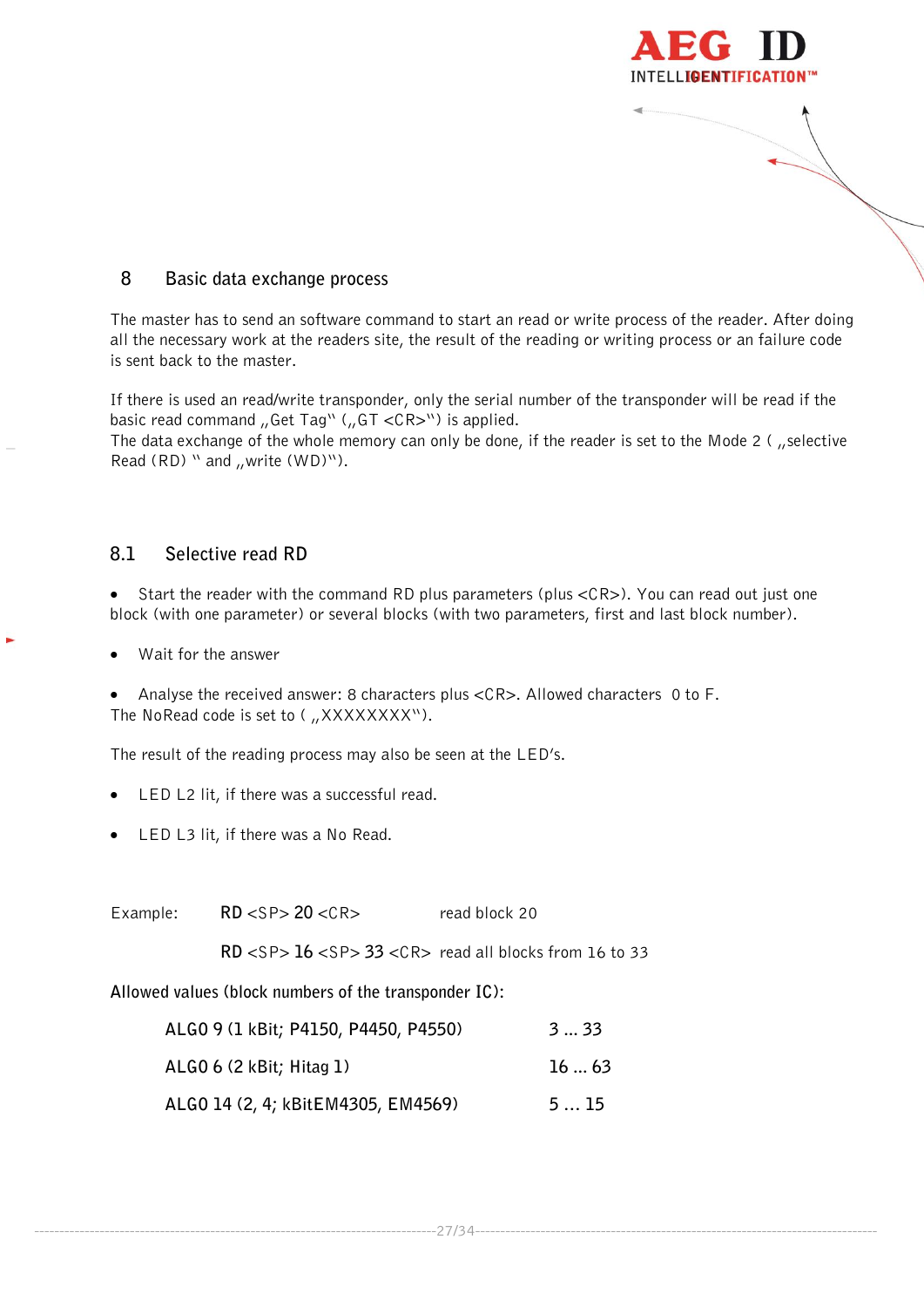

# <span id="page-27-0"></span>**8.2 Writing WD**

The memory of the transponder is organised in blocks, containing 32 bits. The data's of every single block must be changed separately.

 Start the reader with the command WD plus parameters ( plus <CR>). The sent parameter consists of the block address and writing data's (8 ASCII characters).

Wait for the answer

|          | • Analyse the received answer: 3 characters plus $\langle CR \rangle$ . |
|----------|-------------------------------------------------------------------------|
| ACK < CR | Writing process was successful                                          |
| NAK < CR | Writing process was not successful.                                     |
| NOT < CR | The response of the transponder was not readable.                       |

The result of the writing process may also seen at the LED's.

- LED L2 lit, if there was a successful write
- LED L3 lit, if there was no successful write.

Example**: WD** <SP> **20** <SP> < **0 1 2 7 A C D F** > <CR> write to block 20

**Allowed values (block numbers of the transponder IC):**

| ALGO 9 (1 kBit; P4150, P4450, P4550) | 3  33 |
|--------------------------------------|-------|
| ALGO 6 (2 kBit; Hitag 1/S)           | 1663  |
| ALGO 14 (2, 4; kBitEM4305, EM4569)   | 515   |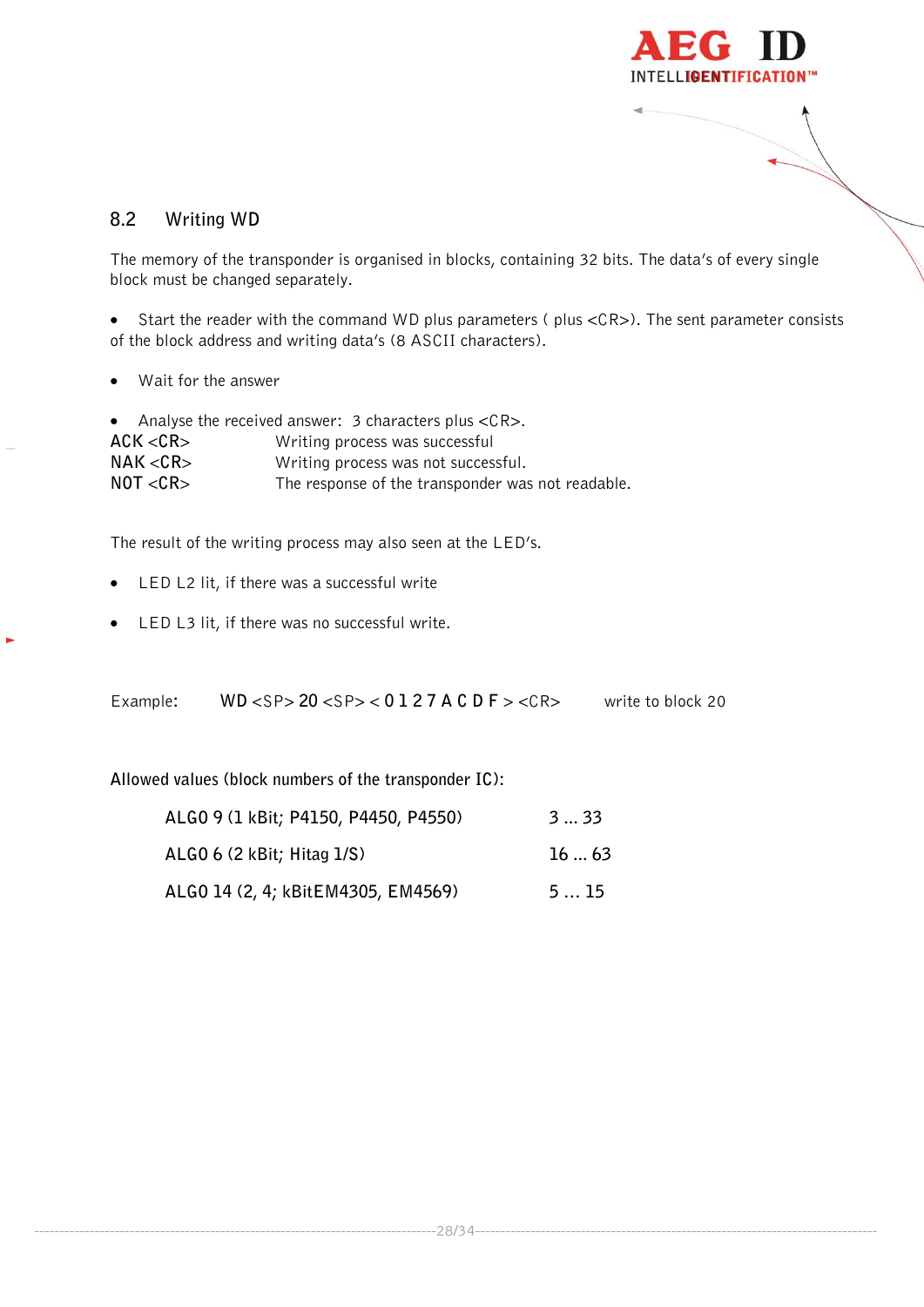

# <span id="page-28-1"></span><span id="page-28-0"></span>**9 Instructions**

### **9.1 General Instructions**

To avoid any reduction of the reading distance of the reader, the housing must not be brought next to a metal surface. This could lead to a significant change of the properties of the antenna circuit, which in turn reduces the reading range considerably!

To get reliable readings, the distance between reader and transponder must be within the specified reading volume.

The reading characteristic in front of the reader is not isotropic. It depends also strongly on the orientation between Reader and Transponder. To get the maximum reading distance, the orientation between reader and transponder must be well suited. The best orientation depends on the type of antenna inside of the housing (ferrite type or plane coil type) and the applied transponder (disc or glass transponder)

To get a reliable readings or writings, the time of transponder while crossing the sensitive area of the antenna must be co-ordinated to the data transfer characteristics of transponder In general the time depends on the speed of the transponder, the size of the transponder and the way the transponder is mounted on the vehicle and must be verified by field tests.

Environmental electromagnetic noise may also reduce the read and write range consid-erably.

Arrangement to eliminate such troubles must be done specific to the application by the help of engineers of the manufacturer.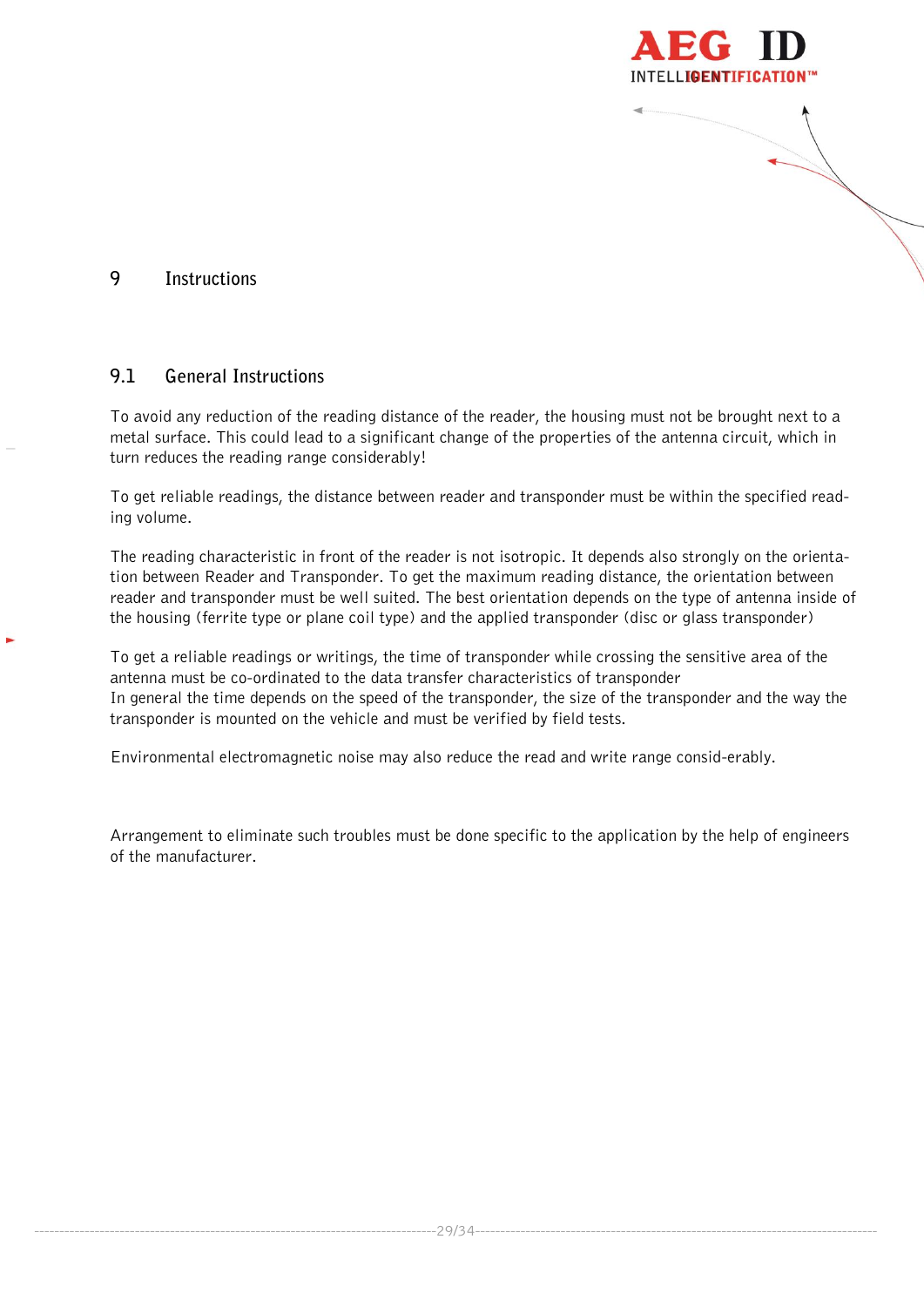

# <span id="page-29-0"></span>**9.2 Special Instructions for Using a Read / Write System**

To transfer the data to the transponder or to control the selective read process, all standard transponder types uses a 100%-pulse-gap-modulation technique.

The modulation of the magnetic field comming from the transponder and the write pattern done by the base station, shows a lot of similarities. Therefore, read write systems may interfere each other.

Because of the antenna cable transfers the energy for the antenna field it radiates also the gap modulation. Therefore they should keep also a minimum distance, and shouldn't lay parallel.

The minimum distance between two antennas mounted next to each other and the size of the interference must be determined for each application itself.

Below there are listed several parameters that will influence the size of the interaction:

- size of the antennas
- orientation of the antennas (f.e. parallel or rectangular to each other)
- size of transponder; distance between transponder and antenna
- the chronological orders for reading or writing.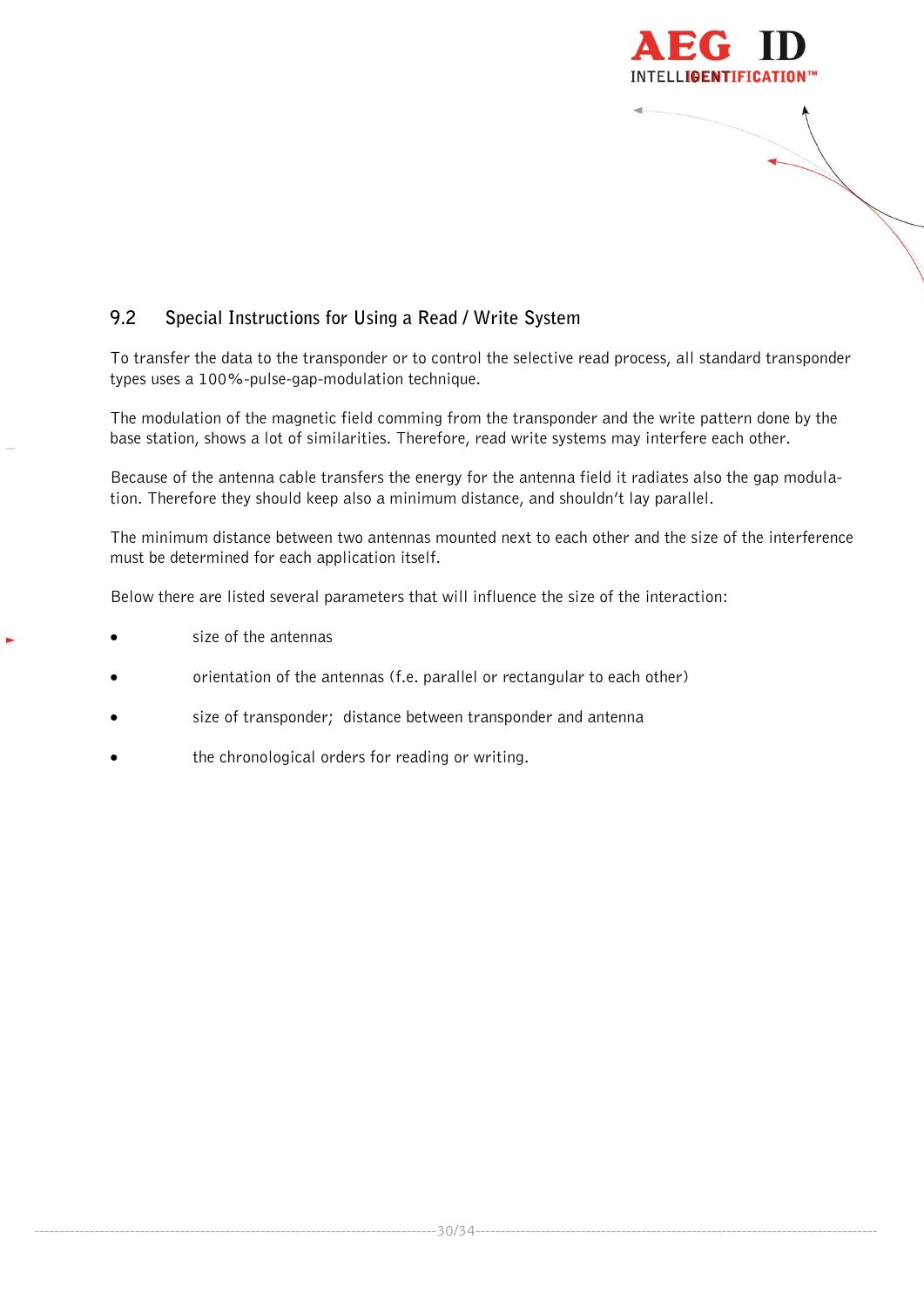



Figure 12: Orientation between transponder and reader

×,

Information about mounting an external atenna and the best orientation of the transponder to the external antenna is found in "Mounting instruction AAN X1.pdf" documentation.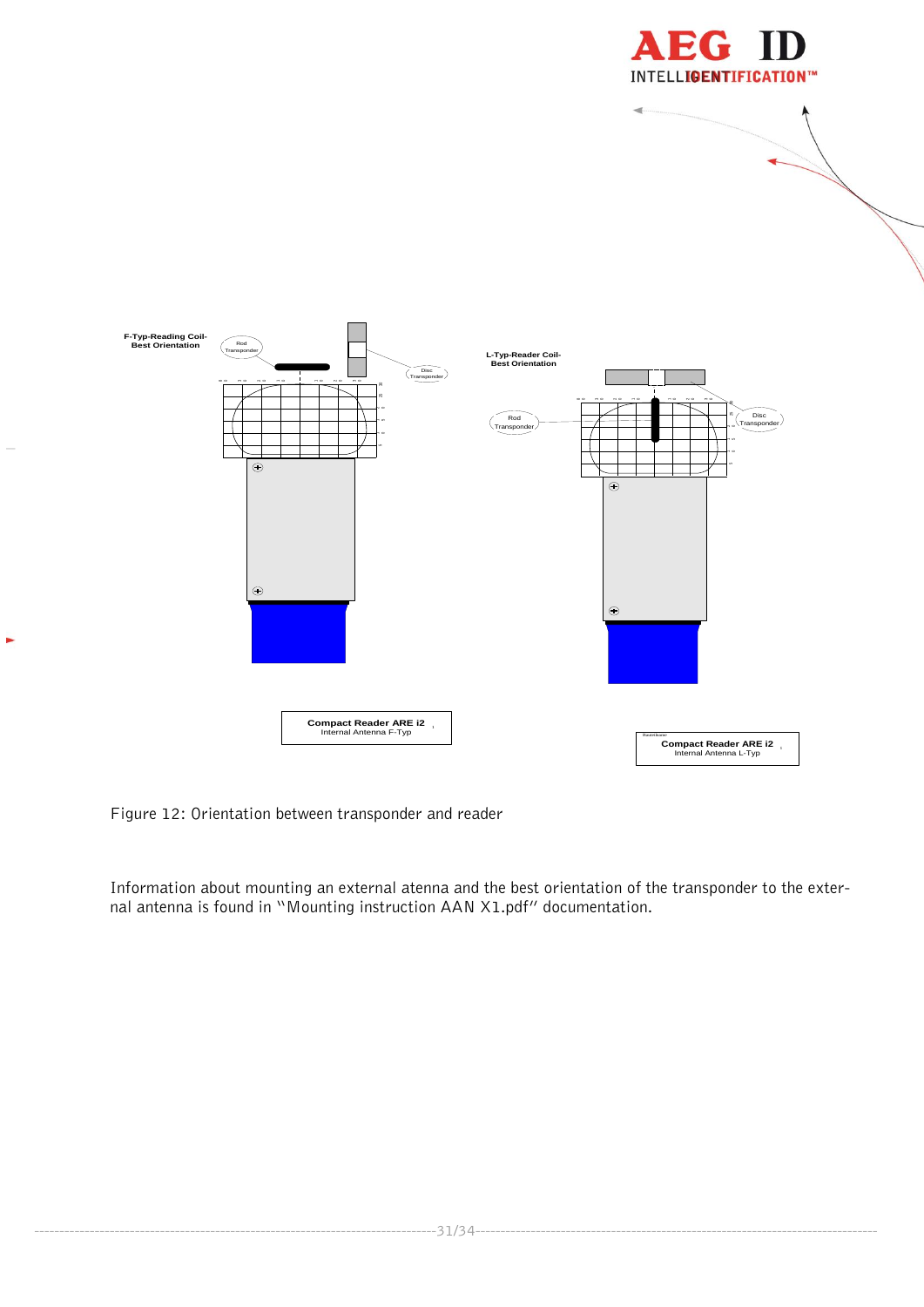

# <span id="page-31-1"></span><span id="page-31-0"></span>**10 Certifications**

# **10.1 By FCC, Federal Communications Commission**

| Name of Grantee<br>Equipment Class<br>Notes<br><b>FCC Rule Parts</b> | AEG Identifiaktionssysteme GmbH<br>Part 15 Low Power Transceiver, Rx Verified<br>Compact Reader ARE I2<br>15C |                    |         |
|----------------------------------------------------------------------|---------------------------------------------------------------------------------------------------------------|--------------------|---------|
| <b>FCC IDENTIFIER</b>                                                | Frequency Range                                                                                               | Model              | ID No.  |
| V7IAREI2                                                             | 0.125 MHz                                                                                                     | ARE 12 - 1X/RS232  | 70195   |
| V7IAREI2                                                             | 0.125 MHz                                                                                                     | ARE 12 - 4X/RS232  | 70198   |
| V7IAREI2LF-2                                                         | 0.134 MHz                                                                                                     | ARE 12 - 17X/USB   | 1005072 |
| V7IAREI2LF-3                                                         | 0.134 MHz                                                                                                     | ARE 12 - 23X/RS232 | 1004304 |
| V7IAREI2LF-4                                                         | 0.134 MHz                                                                                                     | ARE 12 - 17X/RS232 | 1005071 |

#### **Federal Communications Commissions (FCC) Statement**

#### 15.21

You are cautioned that changes or modifications not expressly approved by the part responsible for compliance could void the user's authority to operate the equipment.

#### 15.105(b)

This equipment has been tested and found to comply with the limits for a Class B digital device, pursuant to part 15 of the FCC rules. These limits are designed to provide reasonable protection against harmful interference in a residential installation. This equipment generates, uses and can radiate radio frequency energy and, if not installed and used in accordance with the instructions, may cause harmful interference to radio communications. However, there is no guarantee that interference will not occur in a particular installation. If this equipment does cause harmful interference to radio or television reception, which can be determined by turning the equipment off and on, the user is encouraged to try to correct the interference by one or more of the following measures:

- Reorient or relocate the receiving antenna.
- Increase the separation between the equipment and receiver.
- Connect the equipment into an outlet on a circuit different from that to which the receiver is connected.
- Consult the dealer or an experienced radio/TV technician for help.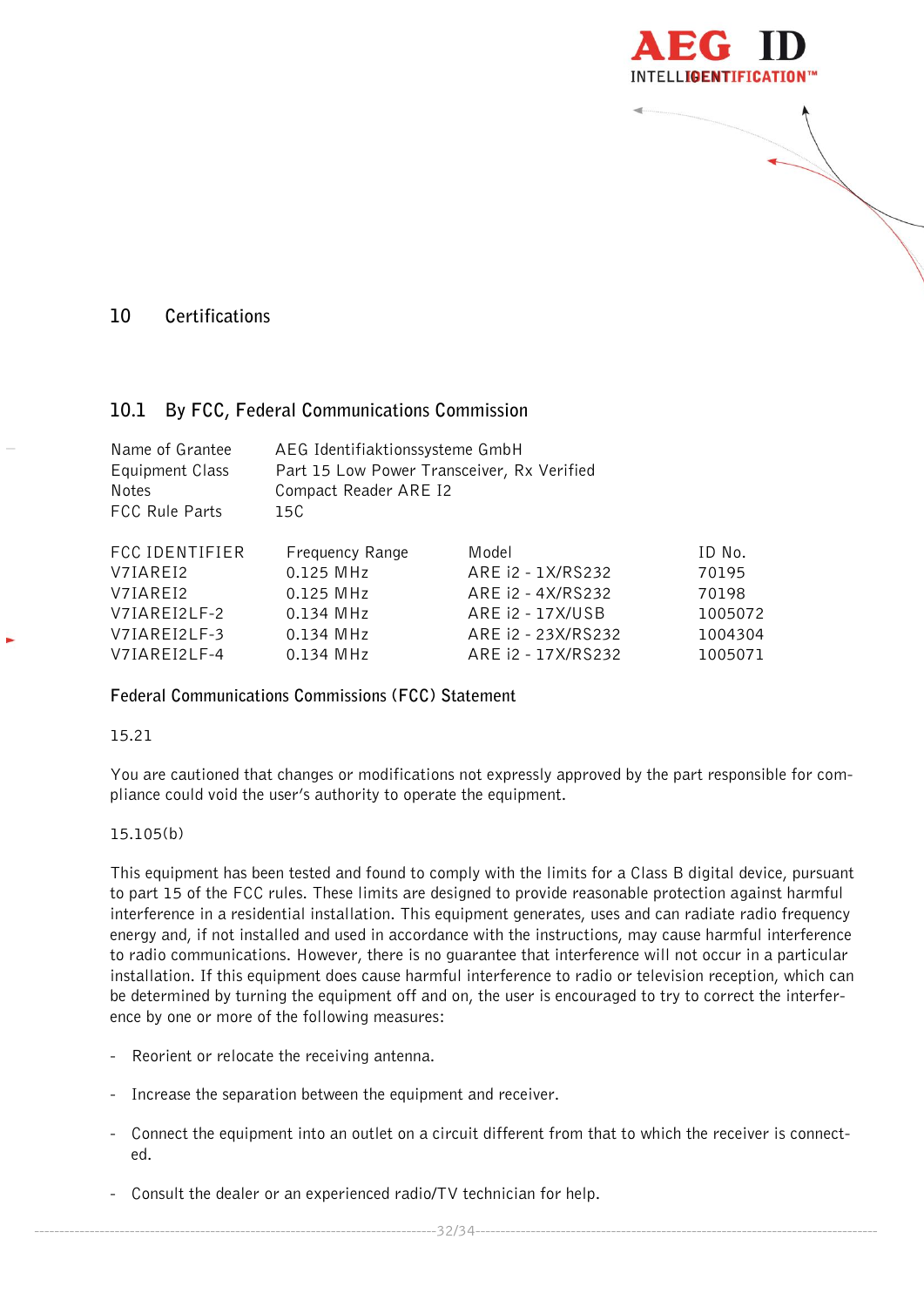



# <span id="page-32-0"></span>**10.2 By KCC, Korean Communications Commission**

| KCC ID         | MSIP-RRM-Ai2-AREI2              |
|----------------|---------------------------------|
| Applicant      | AEG Identifiaktionssysteme GmbH |
| Equipment Name | Radio Frequency Transmitter     |
| Model          | ARE i2 - 1X / RS232 (70195)     |
| Manufacturer   | AEG Identificationssysteme GmbH |
| Origin         | Germany                         |

# <span id="page-32-1"></span>**11 Hotline**

k,

If there are questions or suggestions please call the hotline:

| Sales und Marketing: | +49 (0) 731 - 140088 - 0    |
|----------------------|-----------------------------|
| Fax:                 | +49 (0) 731 - 140088 - 9000 |
| e-mail:              | sales@aegid.de              |
| http://              | www.aegid.de                |